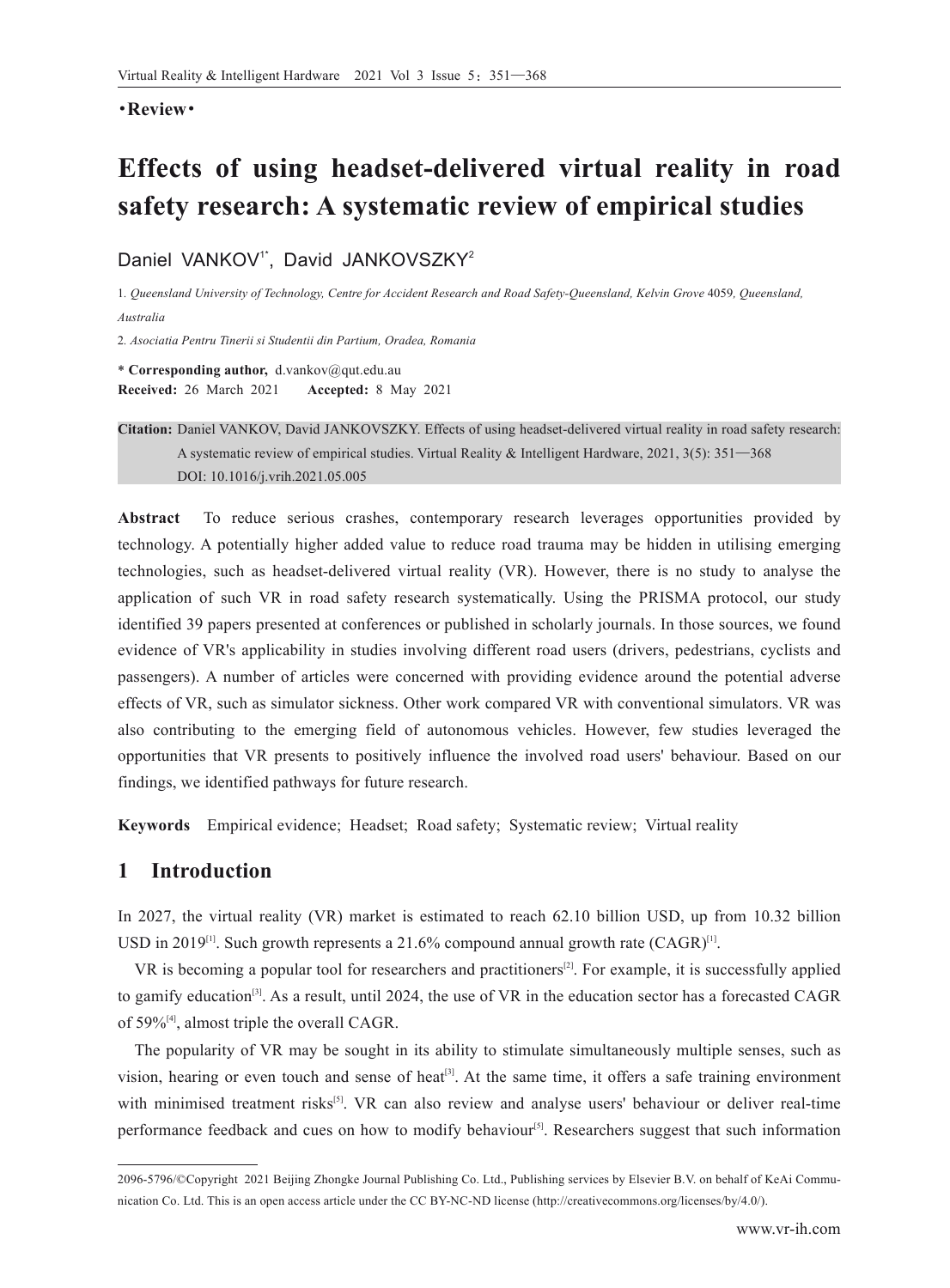technologies may successfully persuade road users to adopt safer behaviours<sup>[6]</sup>.

VR capabilities can be valuable for road safety research, which often tries to prevent life-threatening situations by influencing road users' behaviour. For example, driving while intoxicated negatively affects driving performance<sup>[7]</sup>, increasing the risk of crashes<sup>[8]</sup>. It is illegal to drive above certain intoxication levels, which raises ethical and legal considerations when the behaviour is researched<sup>[9]</sup>, even when people drive intoxicated on a closed circuit<sup>[10]</sup>. VR may present opportunities for a safer way to undertake such road safety research than other available technologies, bringing the experience closer to real-life experience with an unmatched level of immersion (Section 2).

In the current paper, we define VR as technology that delivers immersive experiences through a headset. Experience is considered immersive when a user can enter a computer-generated world of imagery and sounds<sup>[11]</sup>. A full immersion would allow the user to use controllers to move around and manipulate objects in the VR environment $[11]$ .

Outside the research environment, VR is making its way in industry road safety interventions<sup>[12]</sup>. Such interventions attract media interest, while prestigious funding enables their implementation across borders<sup>[12]</sup>. At the same time, those interventions seem to miss out on generating new knowledge around the VR success in triggering behavioural changes or the lack of  $it^{[12]}$ .

One such VR intervention with the support of the European Union Erasmus+ Programme is foreseen in the framework of the future "Drugs and Alcohol use Reduction: Engage with young people" (DARE) project. To avoid pitfalls of previous projects, the DARE team seeks a better understanding of the available empirical evidence around using VR in road safety. To the best of the authors' knowledge, no systematic investigation of such evidence is available. Hence, their motivation to shed light on the subject through the current article.

The current study reviews the empirical evidence around using VR applications in road safety research. Such a review uncovers state of the art, which can help future research and industry interventions' design better meet road users' needs. Thus, we argue that this review is timely and necessary to explore how effective was VR when implemented as a road safety tool.

To shed light on the VR implementations' effectiveness, we exploited various intervention characteristics, such as samples and targeted behaviours. We aimed to reveal to interested practitioners and researchers relevant issues to consider when utilising VR in their future work. To achieve this aim, we sought to answer the research question: What VR application effects are reported in road safety research?

The answer to the research question is structured in three sections: Methodology, Results and Discussion. In the Methodology section, we explain our preparation for the undertaken work. Our motivation for providing this information is to make it easier for other researchers to replicate our study. In the Results section, we describe what we have found. Thus, we provide a guide for interested parties into the empirical evidence around the effects of VR in road safety research. In the Discussion section, we explore the implications stemming from our findings. Thus, in turn, we are able to suggest directions in which previous work can be extended in the future.

However, before we started answering the research question, we acknowledged that our impressions might lead to a traditional literature review bias<sup>[13]</sup>. To increase the readers' confidence in our work and improve our findings' overall reliability, we decided to systematically review the literature to address any potential bias<sup>[14]</sup>. For this purpose, we followed a PRISMA (Preferred Reporting Items for Systematic Reviews and Meta-Analyses) study design<sup>[15]</sup>.

The PRISMA design allowed us to focus our attention on specific aspects of the explored body of research. In our case, we were interested to learn whether VR triggered any behavioural change in the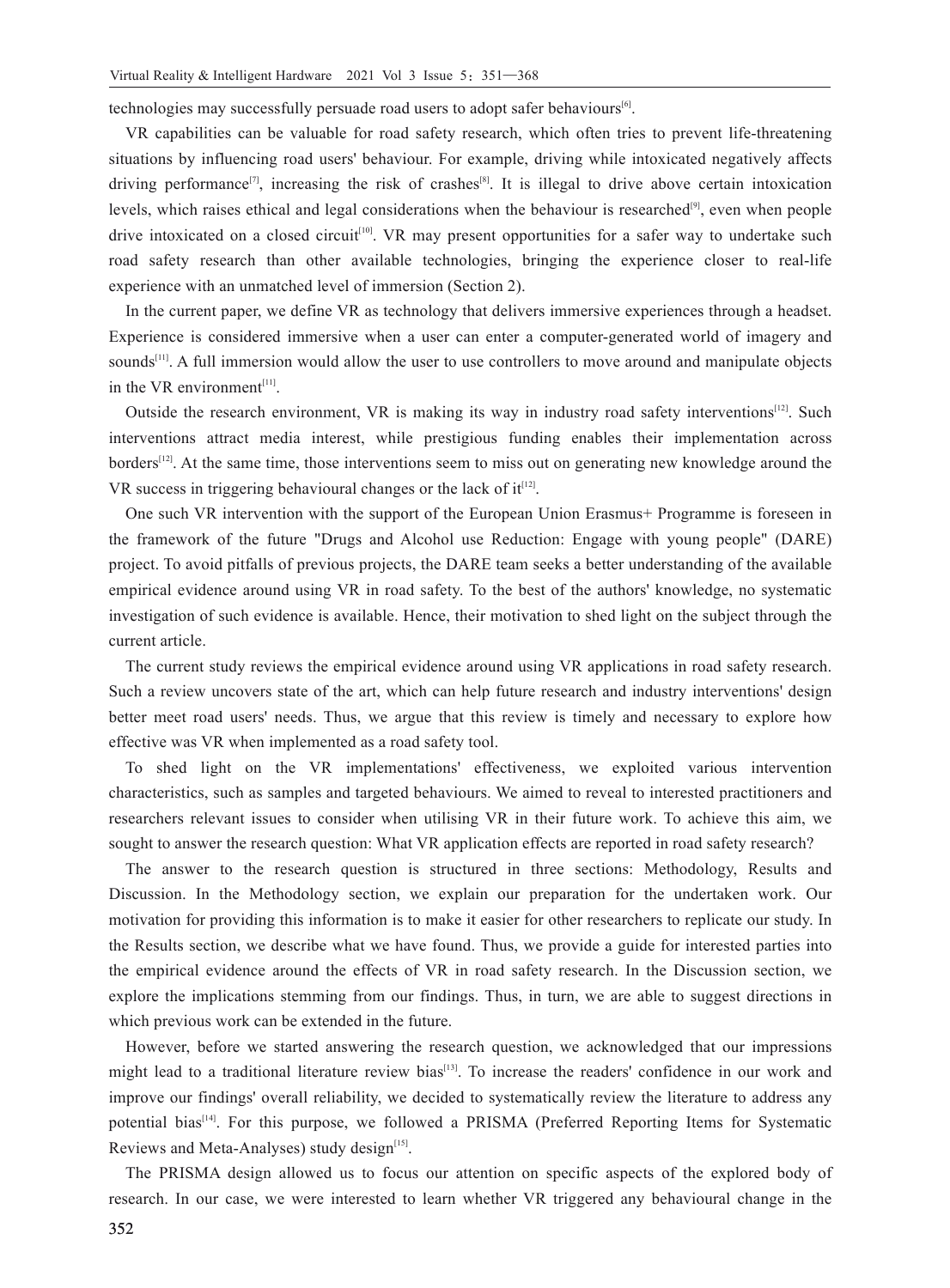studies' participants. At the same time, we acknowledged that our adopted systematic design imposed other limitations to our work. For example, a traditional literature review can explore in more details the reviewed studies, discussing their method design. Such breadth of the analysis is hardly achievable in a systematic review due to the many studies that need to be analysed. The trade-offs between the strengths and the weakness of traditional and systematic reviews may have led some study features to fall outside the scope of our work. Nevertheless, interested readers can use the current work as a guide by locating studies with relevant findings and exploring additional study characteristics directly in the respective article. Overall, we focused on delivering behavioural change in a safe environment, and, in turn, we introduce related work.

# **2 Related work**

One of the biggest challenges in road safety research is to investigate and influence risky behaviour in safety. Technologies, such as driving simulators, smartphones or VR, offer such safer environments. However, each technology comes with its strengths and limitations.

# **2.1 Driving simulators**

Researchers focus on developing and improving driving simulators to offer a safe environment to conduct research, education, and training<sup>[16]</sup>. Such simulators find numerous applications in developing road and vehicle systems, understanding how road users interact with them and educating them to adopt safer behaviours<sup>[16]</sup>. In addition to removing associated risks, the convenience of data collection and the driving scenarios' controllability and reproducibility are amongst the many advantages offered by driving simulators<sup>[17]</sup>. Nevertheless, problems, such as limited fidelity, questionable simulation validity or simulator sickness, are known issues for the research community<sup>[17]</sup>. For example, the fidelity of a simulation may affect the research outcomes and, in extreme cases, instil unrealistic self-perceptions of competence or abilities in the users<sup>[17]</sup>. If driving performance is improved in the simulator, this outcome does not guarantee that the improved skills will be transferred in the real world, i.e., the validity of the simulation can be questioned<sup>[17]</sup>. Lastly, regardless of the simulation validity level, simulators are shown to make some people sick, undermining any delivered training<sup>[17]</sup>.

Some of the identified issues can be tackled through technology, reproducing an environment close to a real-world experience<sup>[18]</sup>. Nevertheless, expensive equipment is generally hard to obtain. Thus, different parameters characterise the multitude of utilised simulators, ranging from hobby-grade to physical vehicles. Regardless of the simulator grade, the environment is typically 2D or a non-immersive 3D.

# **2.2 Smartphones**

The advancement of smartphones offered an upgrade of the simulator research capabilities at a relatively low cost. For example, combining an existing simulator and a smartphone allowed re-engaging the drivers in the driving task when speed changes were necessary due to speed limits<sup>[19]</sup>, alerting for traffic hazards (headway, speed, and acceleration) through sound, visual, and voice warnings<sup>[20]</sup>, or calculating a moodfatigue profile of the driver in real-time<sup>[21]</sup>. Nevertheless, smartphones are known to introduce risks amongst road users[22].

# **2.3 Virtual reality**

Like smartphones, VR technology is becoming increasingly available<sup>[23]</sup> and may easily find its way into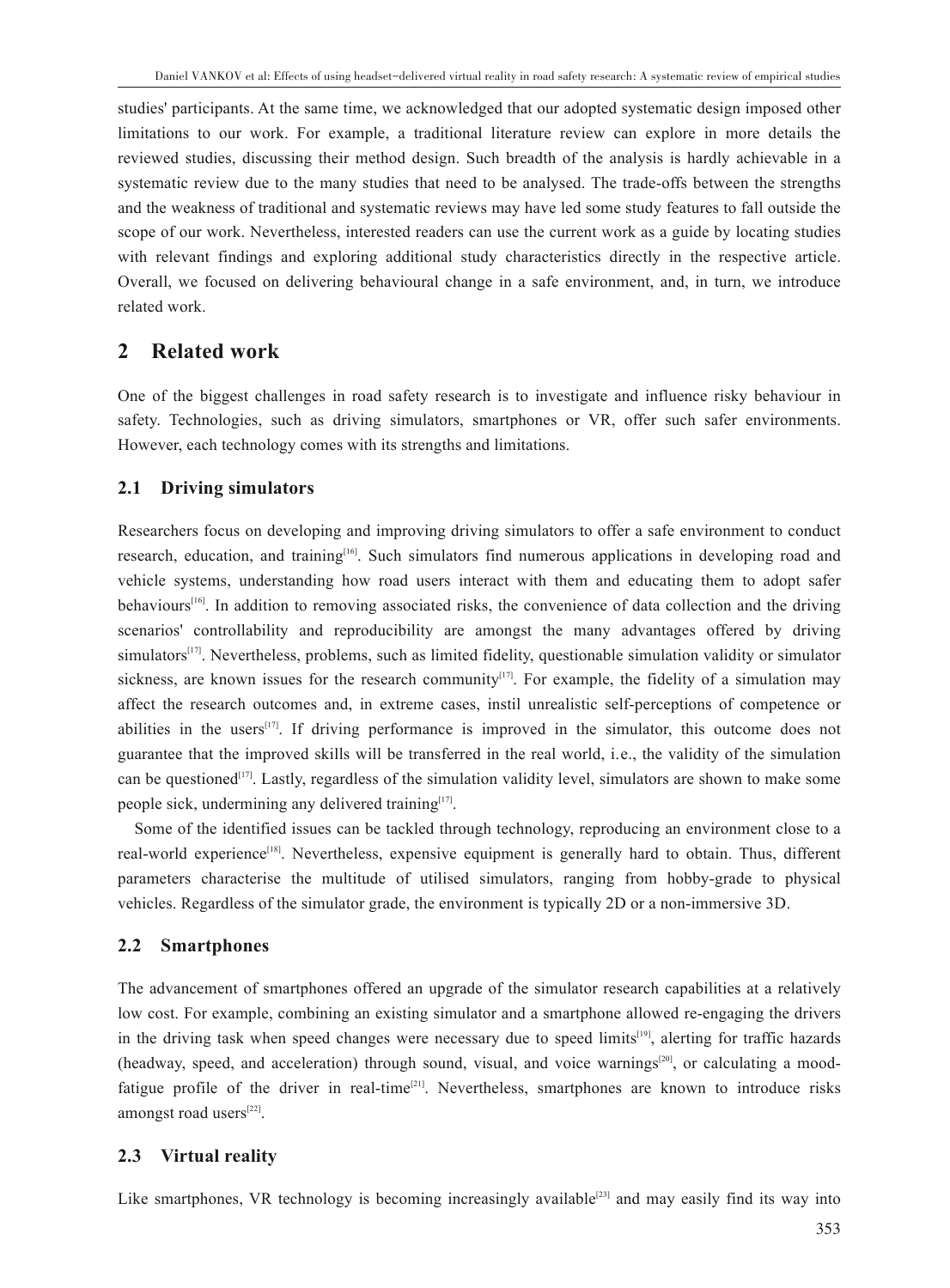road safety prevention efforts. VR seems to address issues related to traditional simulators and smartphones simultaneously. For example, it may offer an immersive 3D experience at a low cost. At the same time, it can deliver similar benefits to a smartphone, such as providing driving cues, while there is no evidence of distracting the user. Those advantages may help the technology's wider adoption, making it possible to replace older and less efficient simulators in community interventions, such as in Vankov and Kaufmann<sup>[24]</sup>.

The potential VR benefits are not restricted to the road safety field. VR technology has already been applied in education<sup>[3]</sup> or health research. For example, Rizzo and Koenig<sup>[5]</sup> provide evidence of its potential to treat clinical impairments. At the same time, there is more limited evidence of VR effectiveness in clinically healthy populations, such as the typical road users.

In some applications aimed at clinically healthy populations, VR has shown its potential to trigger a change in health behaviour<sup>[25]</sup>. Several empathy-targeted studies support VR use<sup>[26-28]</sup>. For example, VR helped significantly increase the willingness to intervene in bullying events and the feelings of belonging among school students  $(n=118)^{[27]}$ . Other VR applications motivated users to self-manage their diabetes better<sup>[29]</sup>, to reduce their use of paper<sup>[30]</sup>, or not to text when crossing a street<sup>[31]</sup>.

In conclusion, VR attracts the interest of researchers from various fields. This interest may be due to the novelty of the technology or to the capabilities that it offers. However, to our best knowledge, a study to systematically review the utilisation of VR in road safety research is still missing. To bridge the identified gap, this study employed a PRISMA protocol<sup>[15]</sup> to examine the latest evidence, going beyond the separate studies' findings to provide insights for future research.

# **3 Methodology**

Following a PRISMA design, this study reviewed the available literature regarding VR deployment and its effects on road users' behaviour and safety. Our review followed linear procedural phases<sup>[15]</sup>. The review protocol steps were as follows: Development of the research question (Secton 1), Identification of search databases, Definition of scope, inclusion, and exclusion criteria, Definition of a search term, A systematic search for information, Screening and selection of studies, Review of selected articles and Summarising of findings.

# **3.1 Search databases**

Relevant papers were identified through searches in Scopus (www.scopus. com), Web of Science (www. webofknowledge. com) and ProQuest (www. proquest. com). All three databases are widely used for PRISMA-guided systematic reviews in the context of road safety $[32-34]$ . The searches were last updated on March 5, 2021.

# **3.2 Literature search criteria**

The focus of our search was literature on immersive headset-delivered VR as defined in Section 1. Projection-based VR, such as Cave Automatic Virtual Environment or CAVE, was not considered within the scope of the current investigation. In addition, only papers written in English were considered for inclusion in the review. The investigation focused on the actual and potential application and utility of VR in road safety research and practice. Papers were excluded when they focused on augmented reality, technical ITS solutions, theoretical discussions, and concepts' development, or when they were not relevant for road safety.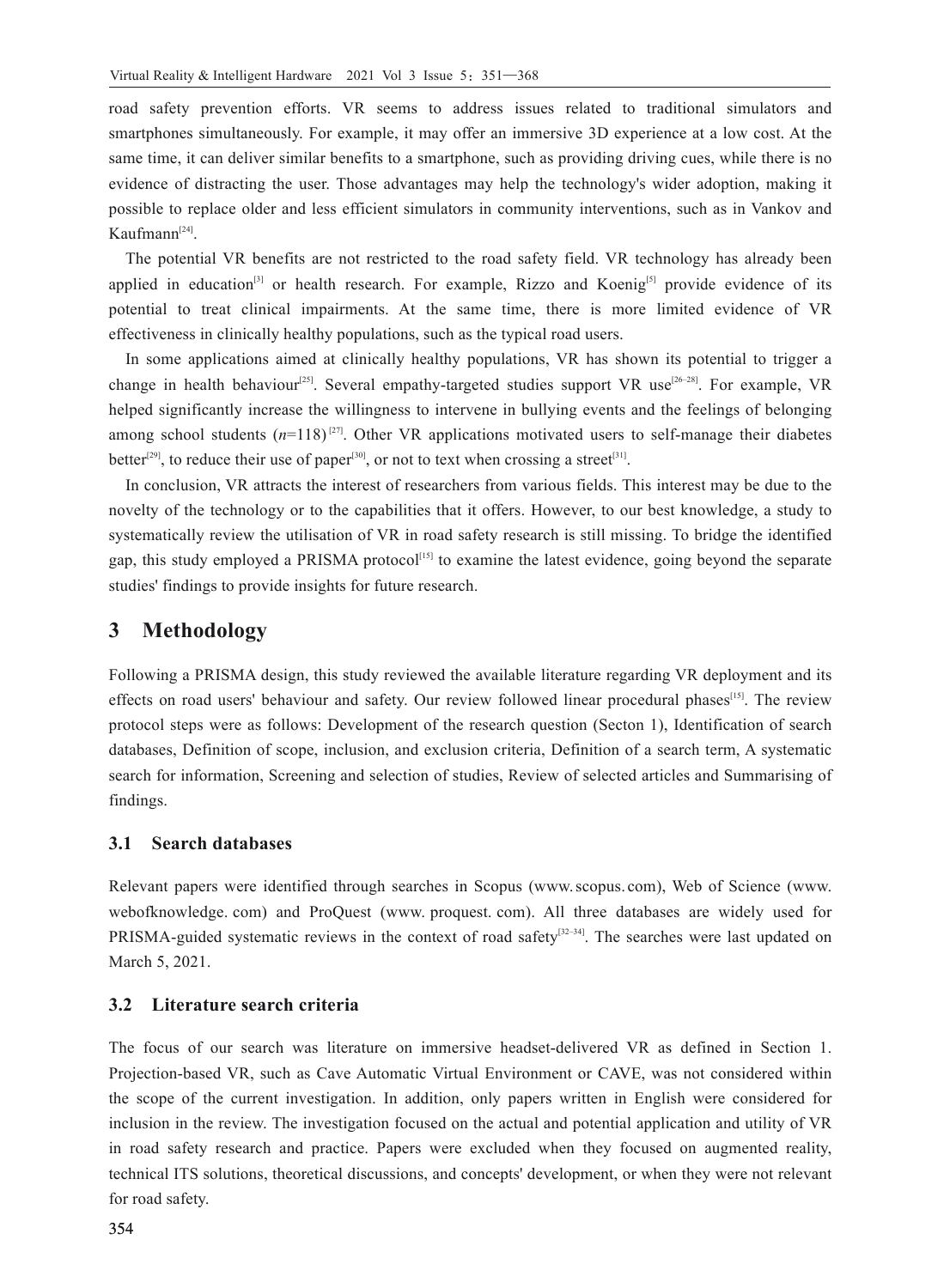### **3.3 Search term**

The search term deployed in Scopus, Web of Science and ProQuest was the same. We searched all fields of the databases' records for (road OR driver OR traffic) AND safety AND "virtual reality" AND (headset OR "HTC Vive" OR "Oculus Rift" OR "Oculus Quest" OR valve OR "PlayStation VR" OR "Google Cardboard" OR "Samsung Gear" OR "HP Reverb" OR "Pansonite VR" OR "Veer Falcon" OR retrak). The most common headsets' brands were specified because otherwise, the returned search result contained many regular driving simulator studies, referring to themselves as VR ones. Such reference might have been technically correct, but it does not reflect our adopted VR definition.

We acknowledge that our list of VR headsets' brands is not exhaustive as new brands constantly appear in the market. We intended to include the most common brands because they might be mentioned in a text without the accompanying word "headset". For less popular brands, we believe that for clarity, the brand name will likely be accompanied by the word "headset". Thus, we have included "headset" in the search term separately. With this solution, we believe our search term to be as inclusive of all brands as possible.

# **4 Results**

A total of 838 records were identified through searching Scopus, Web of Science and ProQuest (Figure 1). Their titles were screened for relevance. This step excluded 762 titles, leaving 76 documents for abstract review. After the abstract screening, 21 were excluded from further analysis. The full texts of 55 papers remained to be assessed for eligibility. Six duplicates were excluded, which left 49 full texts to be processed. The full texts were downloaded for review. Ten of the studies were found not to comply with our inclusion criteria. Thus, 39 papers were retained to be included in the qualitative synthesis.

We organised our results in two main subsections, a general overview and studies' characteristics. The general overview provides descriptive information such as document type, year of publication and type of headset. The studies characteristics subsection explores our final selection of papers in more detail. It includes elements of research interest, such as the type and number of participants, the measures taken, and summaries of the studies' findings. Those elements were identified in line with the motivation behind conducting the current systematic review (Section 1). By focusing on a carefully chosen number of variables, we intended to provide researchers and practitioners with a clearer and simple comparative map to navigate and gauge the design and implementation of their future VR interventions.

### **4.1 General overview**

Road safety VR publications started appearing in 2015 (Figure 2). Despite the small number of publications in 2016, the trend was upward. The most number of works (*n*=10) was published in 2020. However, for the first two months of 2021, there are already three publications. This comparatively high number hinted that an increase in the output might be expected.

Since we looked only at peer-reviewed work, two types of documents were included in our final analysis: journal articles and conference papers. The number of journal articles was 21, while the number of papers was 18. This finding indicates that authors seem to publish their works in scholarly journals and conference proceedings almost equally.

Similar parity was observed with regards to the VR headsets utilised by the studies. HTC Vive was the most popular, used in 19 studies. Oculus Rift was identified in 15 studies and came in second. One study used both. From the remaining four studies, one did not specify the headset, one used FOVE and two used Google technology.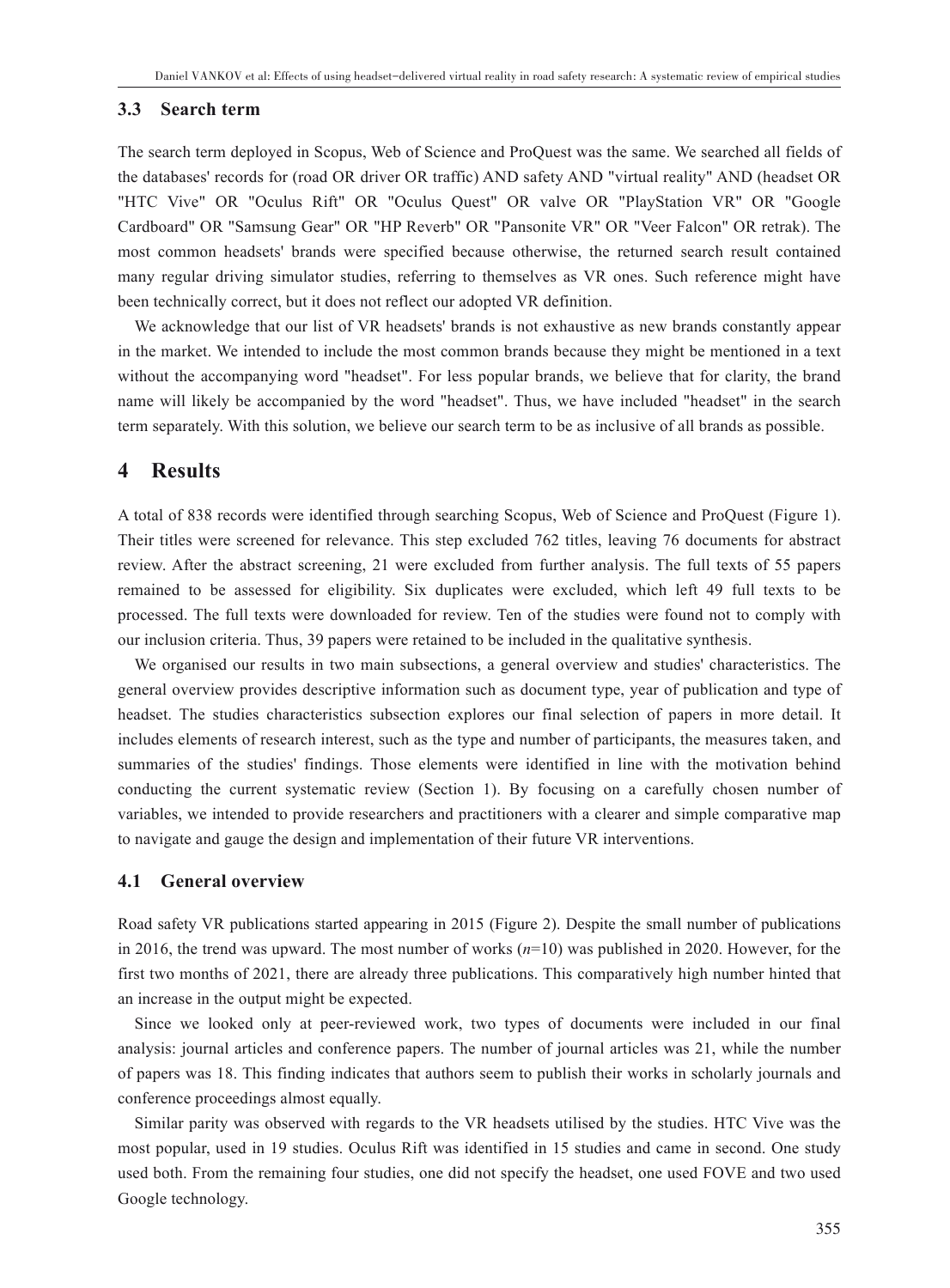

**Figure 1 Data extraction flowchart based on the PRISMA statement.**

# **4.2 Studies' characteristics**

The in-depth analysis of the studies revealed the variability of the undertaken work (Table 1). For example, Ropelato, Ropelato et al.<sup>[35]</sup> focused on simulator sickness only, while Gaibler et al.<sup>[36]</sup> used a keyboard to control the software. Regarding the involved road users, most of the studies focused on drivers (*n*=23). Pedestrians came in second (*n*=10), followed by cyclists (*n*=4) and passengers (*n*=2).

Two comparatively large groups of studies were identified with regards to their focus. The first one



**Figure 2 Number of identified publications per year.**

(8 studies) investigated interactions with autonomous vehicles  $(AV)^{[37-42]}$ , including research on controversial topics, such as decision making and moral dilemmas $[43,44]$ . The second group (8 studies) was directed towards identifying whether the technology is user-friendly<sup>[45–52]</sup>. This large amount of work indicated that VR applications can still be considered an emerging technology, i.e., they are at a very early stage of their development. Further, we focused on three main characteristics of our study selection: research samples, measures taken and reported results (Table 1).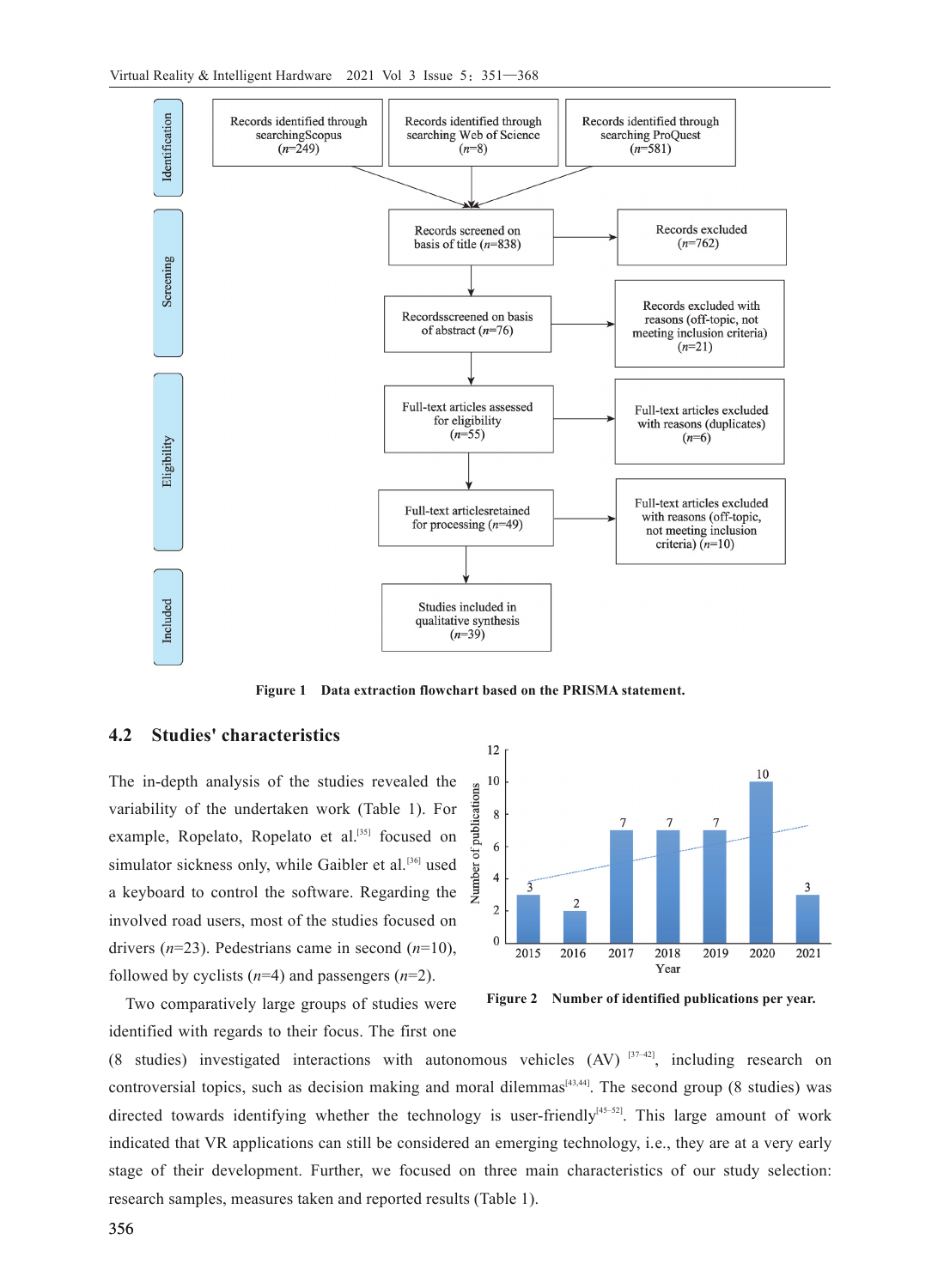| <b>Authors</b>                           | <b>Type of participants</b>                                                  | Number of<br>participants | <b>Measures taken</b>                                                    | <b>Summary of findings</b>                                                                                                                                                                                                                                |
|------------------------------------------|------------------------------------------------------------------------------|---------------------------|--------------------------------------------------------------------------|-----------------------------------------------------------------------------------------------------------------------------------------------------------------------------------------------------------------------------------------------------------|
| Lang<br>et al. $[23]$                    | Drivers: 1 to 20 years of<br>driving experience                              | 50                        | driving score for crossing pedestri-<br>an or signalling on turn events. | Emergency response time, a safe- The VR intervention group showed both<br>better response time improvement and high-<br>er safety scores.                                                                                                                 |
| Ropelato<br>et al.[35]                   | Drivers: 5 females and<br>12 males, mean age 29.5                            | 17                        | Simulator sickness                                                       | A slight increase in discomfort was ob-<br>served with 4 participants aborting the VR<br>during the 15 minutes of simulation.                                                                                                                             |
| Fuest<br>et al. $[37]$                   | Pedestrians: 47 males<br>and 24 females                                      | 71                        | tention                                                                  | Ability to recognise the vehicle's in- The VR setup could not provide enough evi-<br>dence as to absolute values to form any con-<br>clusions.                                                                                                            |
| Deb<br>et al.[38]                        | Pedestrians: 12 males<br>(aged $20-34$ ) and 12 fe-<br>males (aged 19-36)    | 24                        | ping and waiting time                                                    | While crossing: the gap from the By observing vehicles' legacy behaviour,<br>approaching AV, frequency of stop- the participants responded similarly to a hu-<br>man-driven car and AV.                                                                   |
| Faulhaber<br>et al. $[39]$               | Drivers: 62 females and<br>127 male, age range 18<br>to $67$                 | 189                       | Moral decisions                                                          | While driving, the participants aimed at sav-<br>ing as many virtual traffic participants as<br>possible, acting according to a principle for<br>the quantitative greater good.                                                                           |
| Helgath<br>et al. $[40]$                 | Passengers: 6 males and<br>11 females, age range<br>20 to 29                 | 17                        | tance when handling AV                                                   | User experience and user accep- In AV mode, observed significantly greater<br>levels of safety, performance expectations<br>and social influence. No evidence of lower<br>user experience and user acceptance when<br>the level of autonomy is increased. |
| Ferrier-Bar-<br>but et al.[41]           | Passengers: 15 males<br>and 4 females                                        | 19                        | Feelings when an AV passenger                                            | A comfort zone was observed. When a pe-<br>destrian crosses this zone, the AV passenger<br>feels discomfort.                                                                                                                                              |
| Rangelova<br>et al. $[42]$               | Drivers: Age range 30<br>to $53$                                             | 9                         | Simulator sickness                                                       | Regardless of whether in combination with<br>a motion platform or not, simulating AV in<br>VR did not result in substantial simulator<br>sickness.                                                                                                        |
| Leon René<br>et al. $[43]$               | Drivers: 43 females and<br>42 males, mean age 23                             | 85                        | Decision to save an avatar                                               | Gender and age were the consideration fac-<br>tors for a decision of preference to be<br>saved, e.g., 90% of children saved and 60%<br>of women saved.                                                                                                    |
| Sütfeld<br>et al. $^{\left[ 44\right] }$ | Drivers: 76 males and<br>29 females, age range<br>$18$ and $60\,$            | 105                       | Ethical decisions                                                        | When crashes are unavoidable, human mor-<br>al decisions can be approximated by value-<br>of-life models.                                                                                                                                                 |
| Sakhare<br>et al. <sup>[45]</sup>        | Cyclists: 20 younger (m.<br>age 26) and 20 older (m.<br>age $64)$            | 40                        | Physical exertion, adverse effects,<br>and presence                      | When cycling in the VR environment, most<br>participants enjoyed the spatial navigation,<br>showing high arousal and low stress levels.                                                                                                                   |
| Wang<br>et al. <sup>[46]</sup>           | Cyclists: 2 females and<br>2 males                                           | 4                         | Usability                                                                | The users could not understand the cycling<br>scenarios well.                                                                                                                                                                                             |
| Deb<br>et al. <sup>[47]</sup>            | Pedestrians: 10 males<br>(aged $21-39$ ) and 11 fe-<br>males (aged $22-50$ ) | 21                        | crossing                                                                 | Simulator sickness, system usabili- The VR was confirmed as capable of cap-<br>ty, immersion, walking speed and turing pedestrian behaviour on a crosswalk.                                                                                               |
| Walch<br>et al. <sup>[48]</sup>          | Drivers: 5 females and<br>14 males, 1 unreported                             | 20                        | Simulator<br>sickness,<br>presence                                       | immersion, The VR did not appear to be better than flat<br>screens.                                                                                                                                                                                       |
| Cao et al. <sup>[49]</sup>               | Drivers: 12 females and<br>35 males, age range 18<br>to $38$                 | 47                        | Time gameplay, simulator sickness                                        | The VR setup did not deliver significantly<br>better game engagement and game perfor-<br>mance than a regular desktop LCD. Howev-<br>er, it was associated with an increase in sim-<br>ulator sickness.                                                   |

|  | Table 1 Virtual reality in the road safety literature (arranged by first author's last name) |  |
|--|----------------------------------------------------------------------------------------------|--|
|  |                                                                                              |  |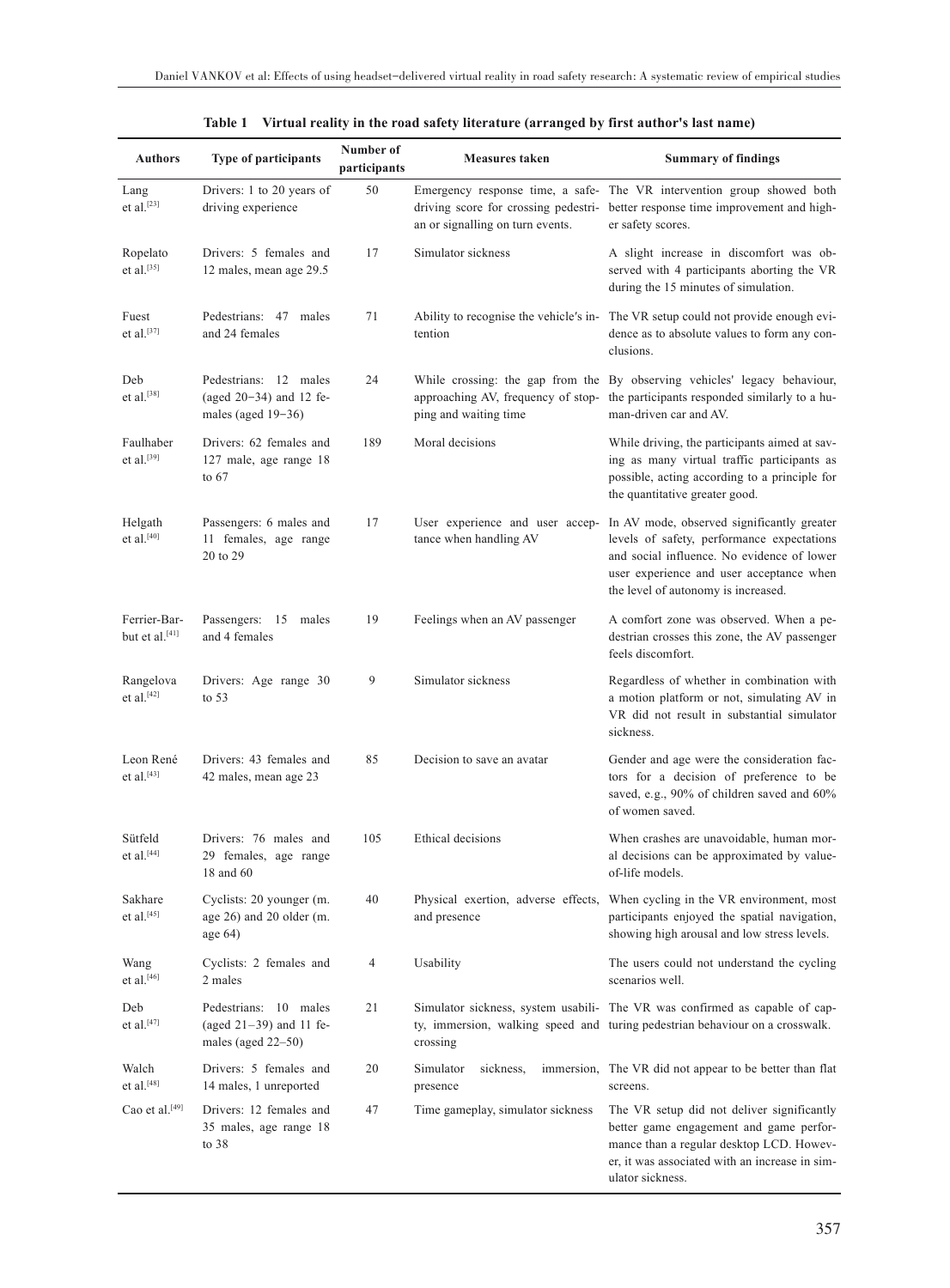| <b>Authors</b>                               | <b>Type of participants</b>                                                                    | Number of<br>participants | <b>Measures taken</b>                    | <b>Summary of findings</b>                                                                                                                                                                                                                                                                                    |
|----------------------------------------------|------------------------------------------------------------------------------------------------|---------------------------|------------------------------------------|---------------------------------------------------------------------------------------------------------------------------------------------------------------------------------------------------------------------------------------------------------------------------------------------------------------|
| Mortimer<br>et al. $^{[50]}$                 | Drivers: Age range 64<br>and above                                                             | 56                        | Ease of use                              | Evidence for a steady increase in the VR<br>ease of use.                                                                                                                                                                                                                                                      |
| Xuan and<br>Albert <sup>[51]</sup>           | Pedestrians: Age range<br>11 to 40                                                             | 15                        | Immersion, ease-of-use                   | In the VR, the participants showed greater<br>immersion and familiarity with the correct<br>methods for crossing roads.                                                                                                                                                                                       |
| Gąsiorek<br>et al. $^{[52]}$                 | Drivers: 15 males, aged<br>20 to 29, and 15 males,<br>aged $50$ to $65$                        | 30                        | ability                                  | Simulator sickness, immersion, us- VR delivered greater realism than projec-<br>tion screens, with 43.3% of participants vot-<br>ing for Oculus Rift, 26.7% for HTC Vive,<br>and 30% for projection screens.                                                                                                  |
| Agrawal<br>et al. <sup>[53]</sup>            | Drivers: aged 18 to 25<br>years                                                                | 24                        | tion                                     | Eye movements, hazards anticipa- The young drivers improved their ability to<br>detect threats. Compared to the control<br>groups, V-RAPT users anticipated signifi-<br>cantly more latent hazards.                                                                                                           |
| Agrawal<br>et al. $^{[54]}$                  | Drivers: aged 18 to 25<br>years                                                                | 36                        | tion                                     | Hazard mitigation, hazard anticipa- The V-RAPT-trained drivers were signifi-<br>cantly better at anticipating and mitigating<br>potential hazards than the regular RAPT or<br>placebo trained drivers.                                                                                                        |
| Bogacz<br>et al. $^{[55]}$                   | Cyclists: 18 males and<br>28 females (mean age<br>$30.7$ years)                                | 46                        | head movements                           | Speed, acceleration, braking and The VR was shown to trigger behavioural<br>patterns as in real-world driving.                                                                                                                                                                                                |
| Bozkir<br>et al.<br>$\left[56\right]$        | Drivers: 4 females and<br>12 males, age range<br>from $25$ to $50$                             | 16                        | cles and pedestrians                     | Changes of pupil diameter, input The VR experience was characterised by<br>on breaks, input on the accelerator, low resolution and narrow field of view.<br>crossing distances between vehi- Nevertheless, it was shown that visual cues<br>in critical situations could stimulate the<br>drivers' attention. |
| Brown<br>et al. $[57]$                       | Drivers: 57% male and<br>43% female, age range<br>18 and 22                                    | 23                        | AV, number of crashes                    | Following distances, comfort with Following distances affected comfort lev-<br>els. Introducing AVs is not likely to entirely<br>eliminate crashes due to other human driv-<br>ers.                                                                                                                           |
| Chen<br>et al. <sup>[58]</sup>               | Drivers: 15 females and<br>11 males; 14, age range<br>18 to 35, and 12 age<br>range 65 to $75$ | 26                        | Target detection                         | Younger drivers were twice more success-<br>ful in target detection in less time than older<br>ones. They also rotated their trunks on aver-<br>age in two-times greater radius than the old-<br>er drivers.                                                                                                  |
| Cherix<br>et al. <sup>[59]</sup>             | Pedestrians: 11 males<br>and 4 females,<br>age<br>range 9 to 18                                | 15                        | Waiting time before crossing             | After a series of sessions, a learning effect<br>was observed. The VR was associated with<br>good acceptability.                                                                                                                                                                                              |
| Cutello<br>et al. <sup>[60]</sup>            | Drivers: age range 18 to<br>25, mean age 20.97                                                 | 146                       | Risky driving behaviours engage-<br>ment | The VR was perceived as immersive, lead-<br>ing to better results in decreasing self-re-<br>ported risky driving behaviours after watch-<br>ing positively framed films.                                                                                                                                      |
| Ojados<br>Gonzalez<br>et al. <sup>[61]</sup> | Drivers: 93 males and<br>34 females, aged range<br>16 to 56                                    | 127                       | and safety                               | Self-reported perception of the risk Participants reported positive experience us-<br>ing the tractor driving simulator to help<br>them drive safer, but they would need more                                                                                                                                 |

#### **Continued**

González-Ortega et al. [62]

Drivers: Age range 20

12

Gaze estimation

training.

Oculus Rift performed better than Kinect due to more precise head orientation and larger distance between vision regions.

to 55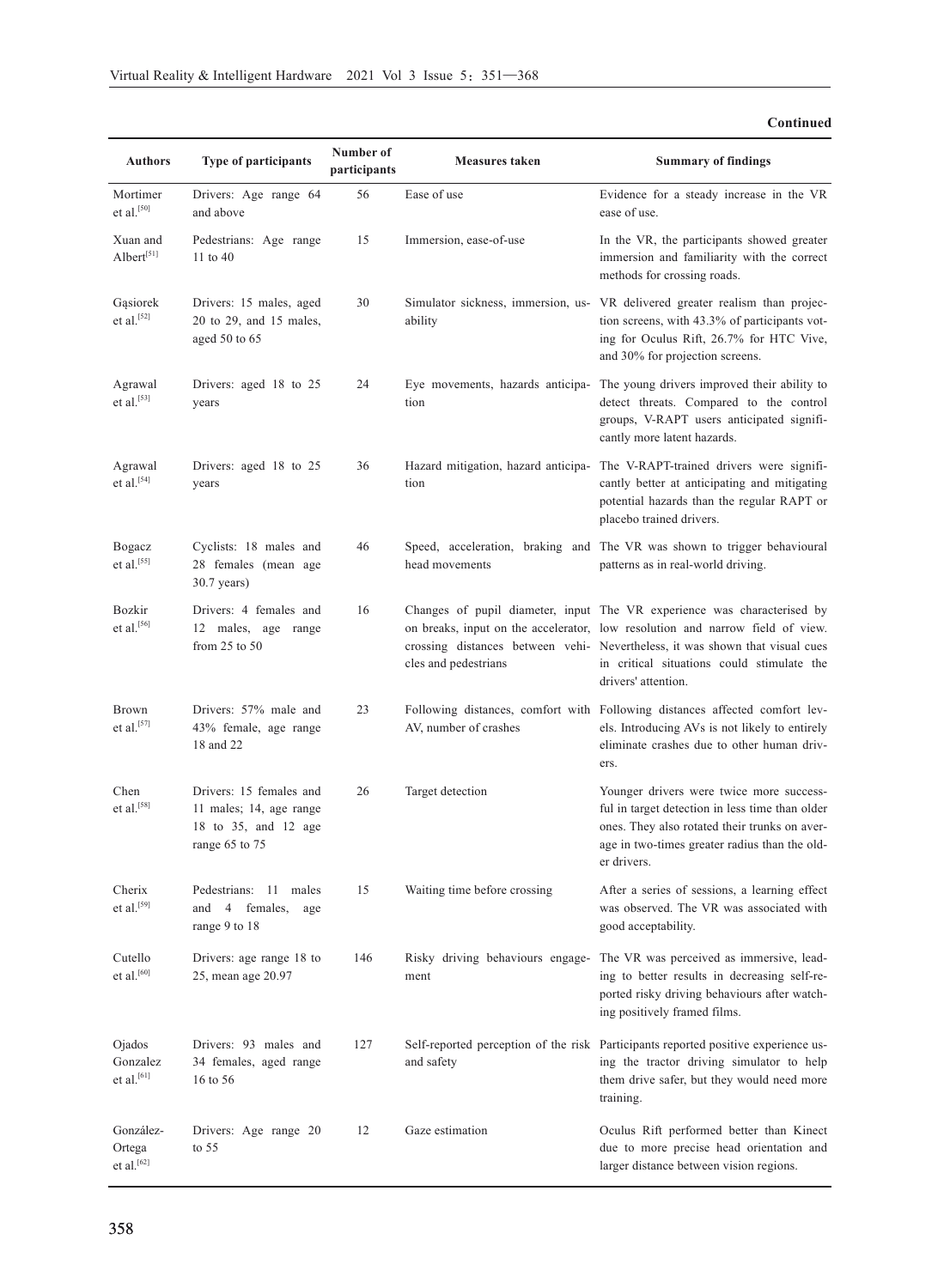|                                               |                                                                                             |                           |                                                    | Continued                                                                                                                                                                                 |
|-----------------------------------------------|---------------------------------------------------------------------------------------------|---------------------------|----------------------------------------------------|-------------------------------------------------------------------------------------------------------------------------------------------------------------------------------------------|
| <b>Authors</b>                                | <b>Type of participants</b>                                                                 | Number of<br>participants | <b>Measures taken</b>                              | <b>Summary of findings</b>                                                                                                                                                                |
| Lieze et al. <sup>[63]</sup>                  | Cyclists: Older adults,<br>more than 65                                                     | 108                       | ness                                               | Sense of presence, representation No significant difference was found on the<br>of the reality, and simulator sick- three measures between 3D-CAVE and VR.                                |
| Madigan and<br>Romano <sup>[64]</sup>         | Drivers: Age range 18<br>to $50$                                                            | 73                        | Hazard perception                                  | Improvements in identifying potential haz-<br>ards were observed in all three training<br>modes, with the VR condition having the<br>most difficulty to complete the training.            |
| Mallaro<br>et al. <sup>[65]</sup>             | Pedestrians:<br>16 males<br>16 females                                                      | 32                        | Gap size, movement timing                          | The VR condition showed significantly bet-<br>ter results on crossing measures than the<br>CAVE participants.                                                                             |
| Morley<br>et al.[66]                          | Drivers: 8 males and 14<br>females                                                          | 22                        | Smartphone distraction                             | The participants perceived the VR as realis-<br>tic. While driving, there was a change in<br>their perceptions of smartphone use dan-<br>gers.                                            |
| Morrongiello<br>et al. $^{\left[ 67\right] }$ | Pedestrians: Age range<br>7 to 10                                                           | 95                        | Evasive actions                                    | There was an indication of VR appropriate-<br>ness for assessing child pedestrian behav-<br>iour.                                                                                         |
| Orfila et al. <sup>[68]</sup>                 | Drivers: Random visi-<br>tors                                                               | 1900                      | Fuel consumption                                   | Moderate acceleration and constant speed<br>improve fuel consumption. No immersion<br>realism of the simulation.                                                                          |
| Pai Manga-<br>lore et al. <sup>[69]</sup>     | Drivers: $2$ young $(18 -$<br>21) and 2 middle-aged<br>$(30-55)$ cohorts                    | 48                        | Hazard anticipation, simulator sick-<br>ness       | The younger drivers anticipated fewer haz-<br>ards than the older ones. No significant lev-<br>el of simulator sickness was observed.                                                     |
| Pala et al. <sup>[70]</sup>                   | Pedestrians: Younger<br>$(25-42)$ and older<br>$(64 - 81)$                                  | 55                        | Walking speed, simulator sickness,<br>stereoacuity | The VR performed better than the CAVE in<br>generating a higher level of presence.                                                                                                        |
| Schneider<br>et al.[71]                       | Pedestrians: Age range<br>20 to 35                                                          | 90                        | tion                                               | Car gap acceptance, crossing initia- Participants were more reluctant to cross in<br>the VR environment.                                                                                  |
| Vasiljevic<br>et al. $[72]$                   | Drivers: Age range 18<br>to $30$                                                            | 132                       | Attitudes towards risky driving                    | A change of attitude towards safer driving<br>was observed. (No formal statistical tests<br>were employed to substantiate the claim.)                                                     |
| Wang et al. <sup>[73]</sup>                   | Pedestrians: Sensation-<br>seeking: 27 high and 27<br>low boys, 25 high and<br>22 low girls | 101                       | Crossing                                           | Children's crossing behaviour is impacted<br>by the distance between the vehicles, traffic<br>speeds, sensation-seeking profiles and traf-<br>fic environment profile, but not by gender. |

# **4.2.1 Research samples**

As shown in Table 1, the reported numbers of involved participants vary significantly between the studies, ranging from  $4^{46}$  to 1900  $^{68}$ . When those two studies are excluded (as outliers), the mean sample size is 55.

Potentially because the VR technology is still in its early days of application, a common impression from the studies is that their samples seem convenient, i.e., to test the technology, as in Wang et al.<sup>[46]</sup>, Walch et al.<sup>[48]</sup> or Orfila et al.<sup>[68]</sup>, rather than purposefully recruited to understand its impact, as in Agrawal et al.<sup>[54]</sup>. Some studies implied the importance of experience rather than any other demographic characteristic<sup>[23]</sup>. Nevertheless, studies involved participants of all ages, e.g., children under  $10^{67}$ , children between 9 and  $18^{59}$ , young people 18 to 25<sup>[54]</sup>, adults from 25 to 50<sup>[56]</sup>, older adults from 50 to 65<sup>[52]</sup>, and elderly above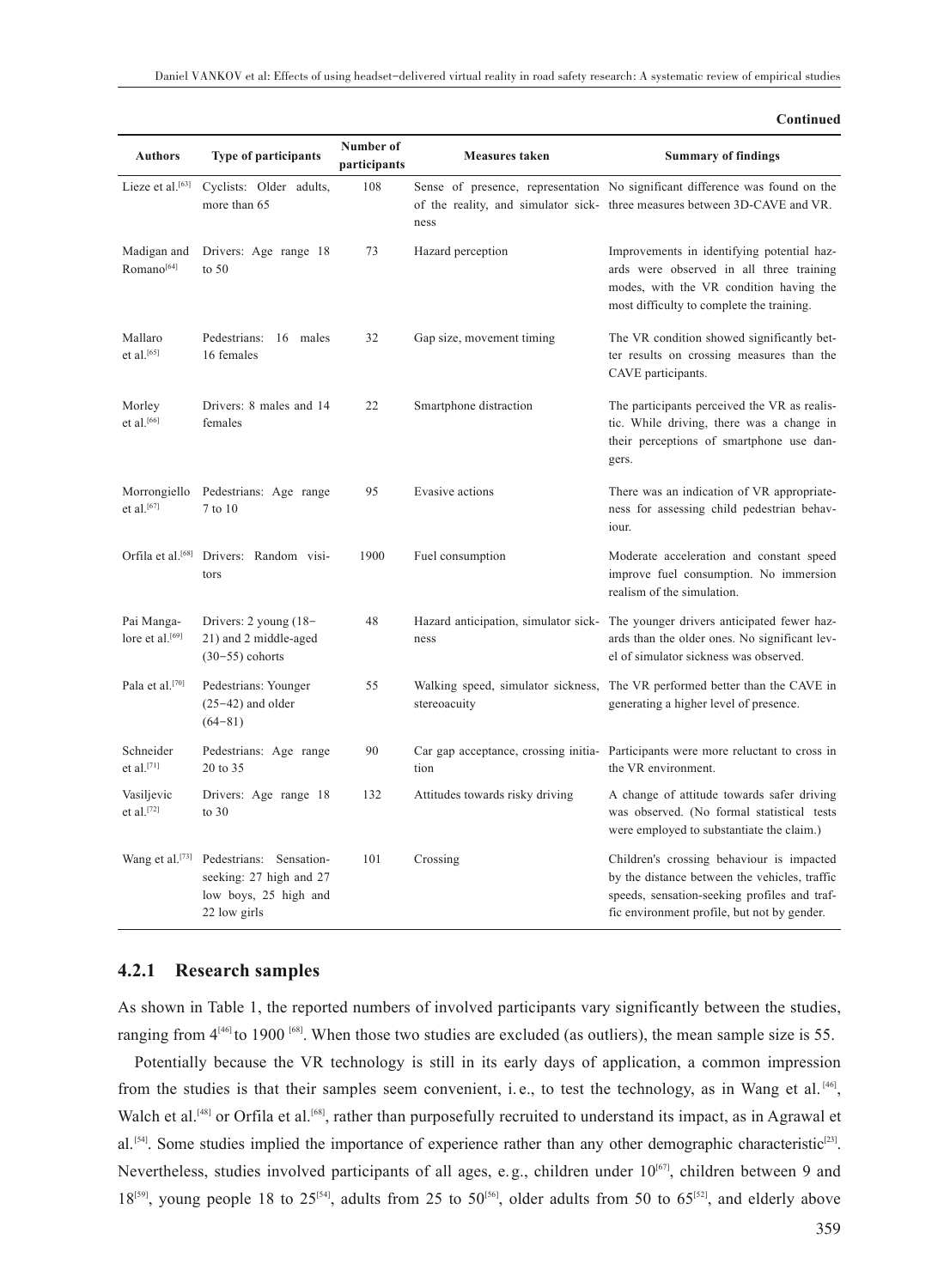$65^{63}$ . Most studies were also non-discriminative regarding gender, involving both males and females<sup>[40,43,61]</sup>.

### **4.2.2 Measures taken**

The studies' variability regarding their samples continued in what was measured within them and, thus, in their focus. Some studies focused on self-reports, collecting data on risk and safety perception<sup>[61]</sup>, simulator sickness<sup>[35]</sup> or VR simulation user-friendliness<sup>[51]</sup>. Other studies focused on the participants' driving, looking into their hazards anticipation<sup>[53]</sup>, target detection<sup>[58]</sup> and fuel consumption<sup>[68]</sup>. The third type of studies collected objective data, such as gaze estimation<sup>[62]</sup>. A large number of studies  $(n=8)$  focused on addressing one of the known simulator issues<sup>[17]</sup>, such as simulator sickness<sup>[42,69,70]</sup>.

### **4.2.3 Reported results**

Most studies in our sample used VR as a one-off measurement tool. For example, similar to Agrawal et al.<sup>[53]</sup>, Chen et al.<sup>[58]</sup> also focused on detection. However, in their study, the VR was used to compare younger and older participants rather than produce any effect on them. Several studies measured pedestrians' travel behaviours, such as walking time and gap to a vehicle<sup>[37,38,59]</sup>, while others focused on understanding the VR experience of cyclists $^{[45,46,63]}$ .

Although increasing those users' safety should be one of the main focuses of road safety research, not many of our sample studies focused on that. Two papers<sup>[53,54]</sup> reported significant improvements in anticipating and mitigating potential hazards. One study<sup>[56]</sup> showed that visual cues could stimulate the drivers' attention in critical situations. Another investigation<sup>[72]</sup> reported a change of attitude towards safer driving without presenting statistical information to substantiate the claim. Similarly, Cutello et al.reported decreasing self-reported risky driving behaviours after watching positively framed films<sup>[60]</sup>. Overall, we found little evidence about VR delivering behavioural change.

A challenge for the meaningful interpretation of the reported results was the missing discussion around the strengths and limitations of the implemented VR interventions in a significant proportion of the studies. In total, 13 studies discussed the limitations of their research. The reported limitations were technical deficiencies in the VR simulations<sup>[37,39,54,57,63,73]</sup>, problems with data reliability and comparability<sup>[23,37,57,60]</sup>, participation discontinuation due to simulator sickness<sup>[45,46]</sup>, and small samples and lack of age or gender balance<sup>[42,54,60,67,71]</sup>. Only two studies reported on their strengths. Those were assessing behaviour through immersive VR<sup>[63,73]</sup>, a large sample size<sup>[73]</sup> and random assignment<sup>[63]</sup>.

# **5 Discussion**

This article presented a systematic literature review of empirical applications of emerging VR systems in road safety research. We intended to provide a comprehensive, in-depth understanding of the state of art in the field. Our investigation revealed a growing interest in VR implementation since 2015. It is interesting to underline that in their work, researchers do not opt for the cheapest options, such as Google Cardboard, but rather prefer higher-end devices, such as HTC Vive and Oculus Rift. Regardless of the utilised headset, there are multiple avenues for researchers to expand on the state of the art. Thus, following this Discussion section, we suggest some future research directions.

## **5.1 Research samples**

Our data revealed a mean sample size of 55 when outliers are excluded. This number is considerably higher than similar metrics reported in other systematic reviews of road safety literature. For example, in mobile phone distraction studies, the respective number is 30 or 40, depending on the analysed period<sup>[22]</sup>.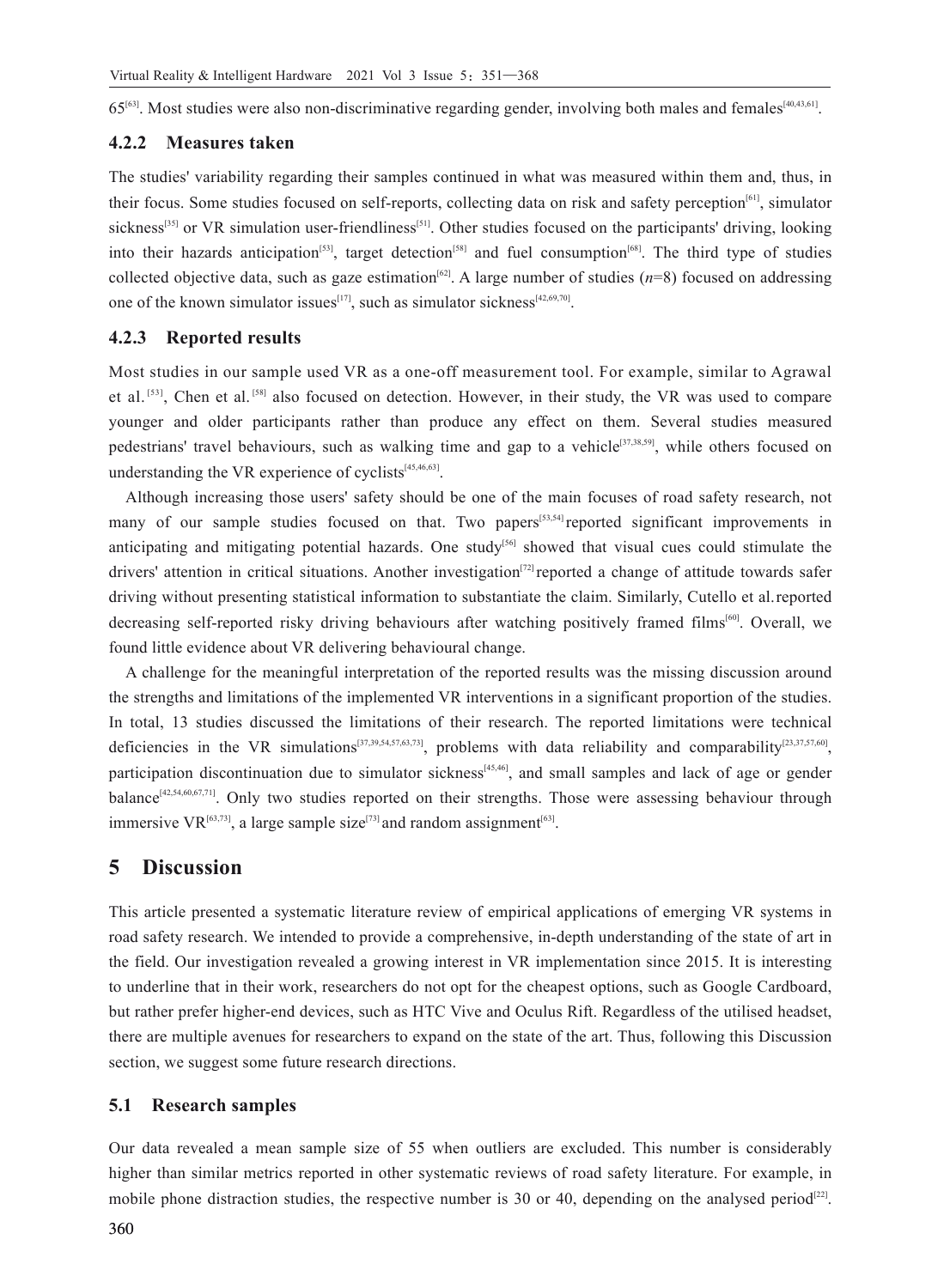The difference may be because there are both simulator and naturalistic studies in mobile phone research<sup>[22]</sup>. Naturalistic studies are generally more challenging to implement and, thus, may involve fewer participants.

Simulator studies are likely to continue to be more common due to ethical and safety considerations<sup>[16]</sup>. Nevertheless, their known fidelity, validity and sickness problems<sup>[17]</sup> seem to persist in VR studies. For example, several studies reported imperfections of the offered VR experience<sup>[37,39,54,57,63,73]</sup>. Such imperfections are likely to misrepresent users' abilities, regardless of whether positively or negatively, which questions the fidelity of the simulation. Other studies reported data-related issues<sup>[23,37,57,60]</sup>. If the collected data is not of sufficient quality, then the validity of the simulation may be considered compromised. And last, simulator sickness was reported as a limitation in some studies, which undermined the delivered intervention $[45,46]$ .

Another reported problem was related to the sample composition. For example, despite that many studies involved both males and females<sup>[40,43,61</sup>], it seemed that gender diversity was not a concern for all researchers. Gender diversity, i.e., involvement of both males and females, was reported in 22 studies. At the same time, only nine of them had balanced samples. Furthermore, several studies reported sample balance as a limitation<sup>[42,54,60,67,71]</sup>. With such recognition, we can expect sample-related gaps to be better addressed in future research.

Regardless of the encountered problems, the reviewed articles revealed VR road safety research to be age- and gender-inclusive. Such broad applicability of the VR technology suggest a potential for diverse impact in future research and potentially in implementations outside the research domain, such as community interventions $^{[24]}$ .

### **5.2 Measures taken**

The variability of taken measures made meaningless any attempt to categorise the review sample according to this characteristic. We observed risk and safety perception<sup>[61]</sup>, simulator sickness<sup>[35]</sup>, simulation userfriendliness<sup>[51]</sup>, hazards anticipation<sup>[53]</sup>, target detection<sup>[58]</sup>, fuel consumption<sup>[68]</sup>, and gaze estimation<sup>[62]</sup>.

Regardless of the measures, what variables should be measured in future research can be defined based on theories, such as the Theory of Planned Behaviour<sup>[74]</sup> or the Social Cognitive Theory<sup>[75]</sup>. Such an approach seemed to be underutilised in the reviewed studies, although it is capable of helping the researchers to understand better the impact of their interventions<sup>[12]</sup>. This approach may also assist developers in designing better VR scenarios. Such theory-grounded scenarios may, in turn, help researchers investigate how VR modifies the road users' behaviour and how it motivates their decisions, such as who to sacrifice when a crash is unavoidable  $[43,44]$ . Those deeper investigations can produce reliable results in a more efficient and safer simulated environment.

## **5.3 Reported results**

As already mentioned earlier, we found little evidence about VR delivering behavioural change. Some researchers tried to understand VR from a user-experience perspective<sup>[40,47,50]</sup>. Others tried to prove that VR delivers realism<sup>[52,68]</sup>. A third group compared VR with older simulator types<sup>[63,65,70]</sup> rather than employing it as a behavioural change tool. Those findings suggested that research on VR as a behavioural change tool might be at its very early stages.

This early stage made it hard to draw overall conclusions or to support findings across VR studies.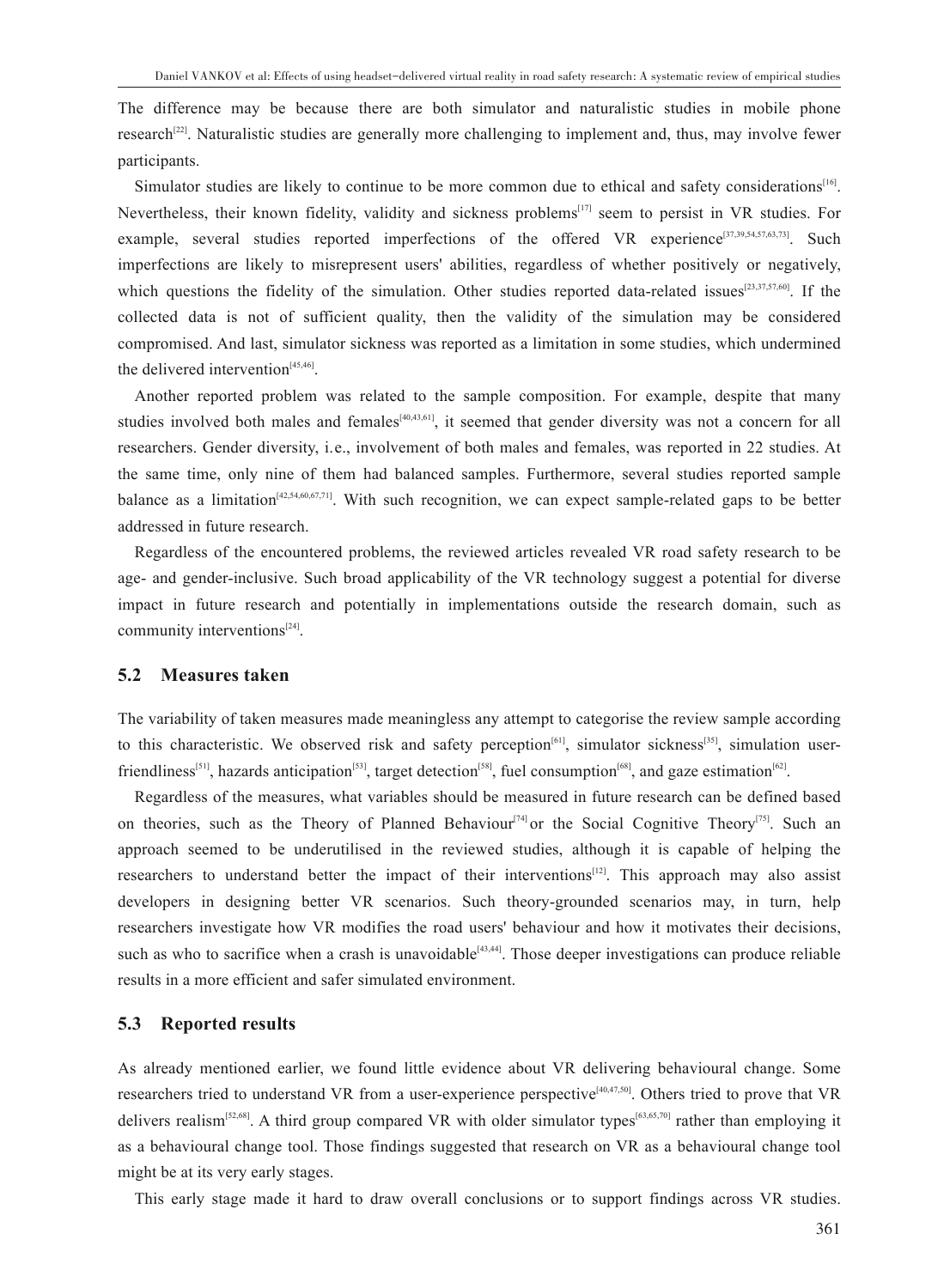Nevertheless, it opened up numerous possibilities for research beyond the current stage, with VR simulations being applied to reduce risky behaviours, such as driving intoxicated, crossing distracted or speeding. VR has already been applied in other educational contexts<sup>[3]</sup>, which supports expanding its use in road safety educational programs.

## **5.4 Limitations**

Our findings should be considered in light of some limitations. First, our investigation was limited to peerreviewed articles and conference papers. Thus, grey literature was not considered. Second, non-English documents were excluded. This exclusion means that studies that are published in other languages were not included in our analysis. Third, we searched three databases that we believe to be comprehensive and widely used. However, there are other research databases, and by not using them, we potentially could have missed relevant studies.

In our work, we focused on whether VR triggered a behavioural change. Such a focus limited our discussion by not providing details on other study characteristics, such as method design. Nevertheless, our work can serve as a guide to interested readers. By easily locating relevant findings through our work, interested researchers can explore additional characteristics of interest directly in the respective article.

A final limitation of our systematic review is that we considered only studies that deliver VR through a headset. By limiting the scope, we did not look at other available tools, such as CAVE, which encompass a broader definition of VR.

# **6 Future research**

It is still to be seen whether VR will have a different impact when controlling for demographics (e.g., age, gender and experience). Thus, there is research potential in the area of behavioural change for participants with different demographic characteristics. For example, road safety behavioural models can be calibrated by measuring behavioural adaptation levels of males and females. Those models can help measure the VR technology effect on any of the encountered road user types (drivers, passengers, pedestrians and cyclists). Thus far, our review suggested that the technology might be capable of obtaining useful measurements in the safe environment of VR.

Creating safer VR environments for future research<sup>[5]</sup> can be particularly valuable when investigating high-risk behaviours, such as intoxicated driving<sup>[10]</sup>. Like some of the investigated VR applications, road users' data seemed easy to be collected while the participants experienced VR scenarios<sup>[67,69,71]</sup>.

However, such data would deliver the highest benefit if compared at several time points of the experience<sup>[5]</sup>. To enable such comparisons, VR developers can design similar challenges throughout the scenarios. For example, a participant may need to break on a crossroad in sunny weather and during an emergency on a frozen road. Such tasks can be further complicated. For example, after a moral dilemma is presented about who to sacrifice in a situation where a crash cannot be avoided  $[43,44]$ , the same dilemma can be presented in intoxicated mode to assess the additional damage, caused by reduced abilities to react<sup>[5]</sup>.

A variety of quantitative measurements, such as speed, brake reaction time or following distance, can help in-depth evaluate the VR technology, ultimately leading to improvements in the road users' performance. Such improvements may be further facilitated by the timely provision of meaningful and informative feedback<sup>[5]</sup>. In turn, this feedback can potentially influence the participants' attitudes and norms, triggering the desired behaviour change<sup>[76]</sup>.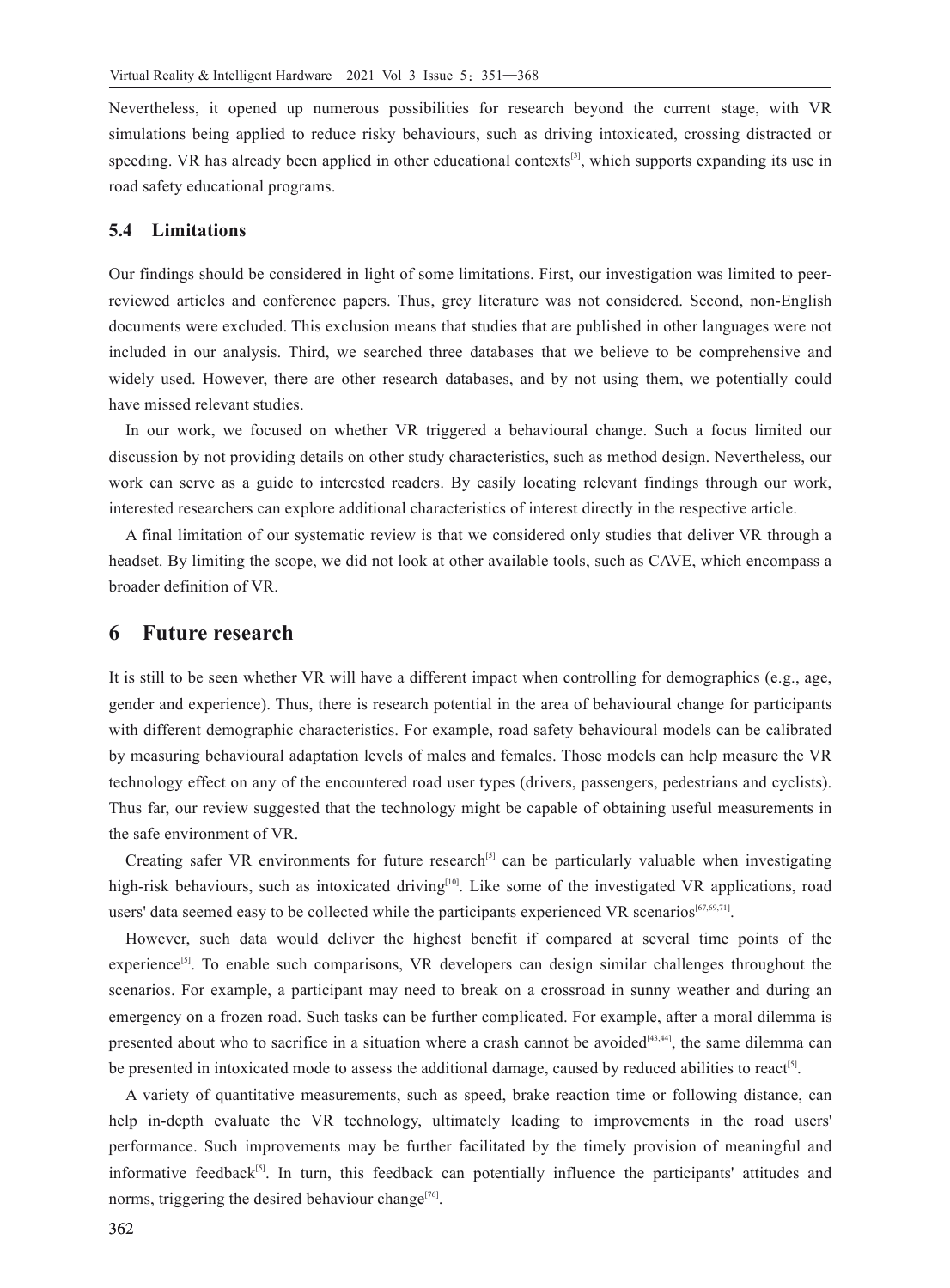# **7 Conclusion**

In cases of awareness-raising and road safety education programmes, researchers can provide essential insights into understanding the capabilities of emerging technologies that can promote safer road behaviour<sup>[6]</sup>. VR can be considered such technology which is becoming increasingly available<sup>[23]</sup>. Thus, understanding its current potential to improve road safety was due for an in-depth investigation.

This study described the VR state of the art in road safety. To our knowledge, this is the first systematic attempt to synthesising the relevant literature. We reviewed a total of 39 documents under the PRISMA guidelines. The literature suggested the users' sense of realism and immersion as the most critical VR value. The results revealed the empirical evidence around the current VR applications, which are simultaneously controversial and full of hope.

Overall, the study results unveiled valuable insights related to the type and number of studies' participants, measures taken, and findings. At the same time, we acknowledge that it is not easy to draw parallels beyond those parameters due to the numerous VR variations found in research. Nevertheless, by summarizing the current state of scientific progress, we provided suggestions not only for future research but potentially for non-academic road safety practitioners.

### **Declaration of competing interest**

We declare that we have no conflict of interest.

### **References**

- 1 Grand View Research. Virtual Reality Market Size, Share & Trends Analysis Report By Device (HMD, GTD), By Technology (Semi & Fully Immersive, Non-immersive), ByComponent, ByApplication, ByRegion, And Segment Forecasts, 2020-2027. [2020-10-30]. Avalable from https://www. grandviewresearch. com/industry-analysis/virtualreality-vr-market
- 2 Wohlgenannt I, Simons A, Stieglitz S. Virtual reality. Business & Information Systems Engineering, 2020, 62(5): 455 –461

DOI:10.1007/s12599-020-00658-9

- 3 Oyelere S S, Bouali N, Kaliisa R, Obaido G, Yunusa A A, Jimoh E R. Exploring the trends of educational virtual reality games: a systematic review of empirical studies. Smart Learning Environments, 2020, 7(1): 1–22 DOI:10.1186/s40561-020-00142-7
- 4 Technavio. Virtual reality market in education sector by product, enduser, and geography forecast and analysis 2020- 2024. [2020-10-30]. Avalable from https://www. technavio. com/report/virtual-reality-market-in-education-sectorindustry-analysis
- 5 Rizzo A S, Koenig S T. Is clinical virtual reality ready for primetime? Neuropsychology, 2017, 31(8): 877–899 DOI:10.1037/neu0000405
- 6 Steinberger F, Schroeter R, Lindner V, Fitz-Walter Z, Hall J, Johnson D. Zombies on the road: a holistic design approach to balancing gamification and safe driving. In: Proceedings of the 7th International Conference on Automotive User Interfaces and Interactive Vehicular Applications. Nottingham United Kingdom, New York, NY, USA, ACM, 2015, 320 –327

DOI:10.1145/2799250.2799260

7 Siliquini R, Piat S C, Alonso F, Druart A, Kedzia M, Mollica A, Siliquini V, Vankov D, Villerusa A, Manzoli L, Group T. A European study on alcohol and drug use among young drivers: the TEND by Night study design and methodology. BMC Public Health, 2010, 10, 205

DOI:10.1186/1471-2458-10-205

8 Hingson R, Heeren T, Levenson S, Jamanka A, Voas R. Age of drinking onset, driving after drinking, and involvement in alcohol related motor-vehicle crashes. Accident Analysis & Prevention, 2002, 34(1): 85–92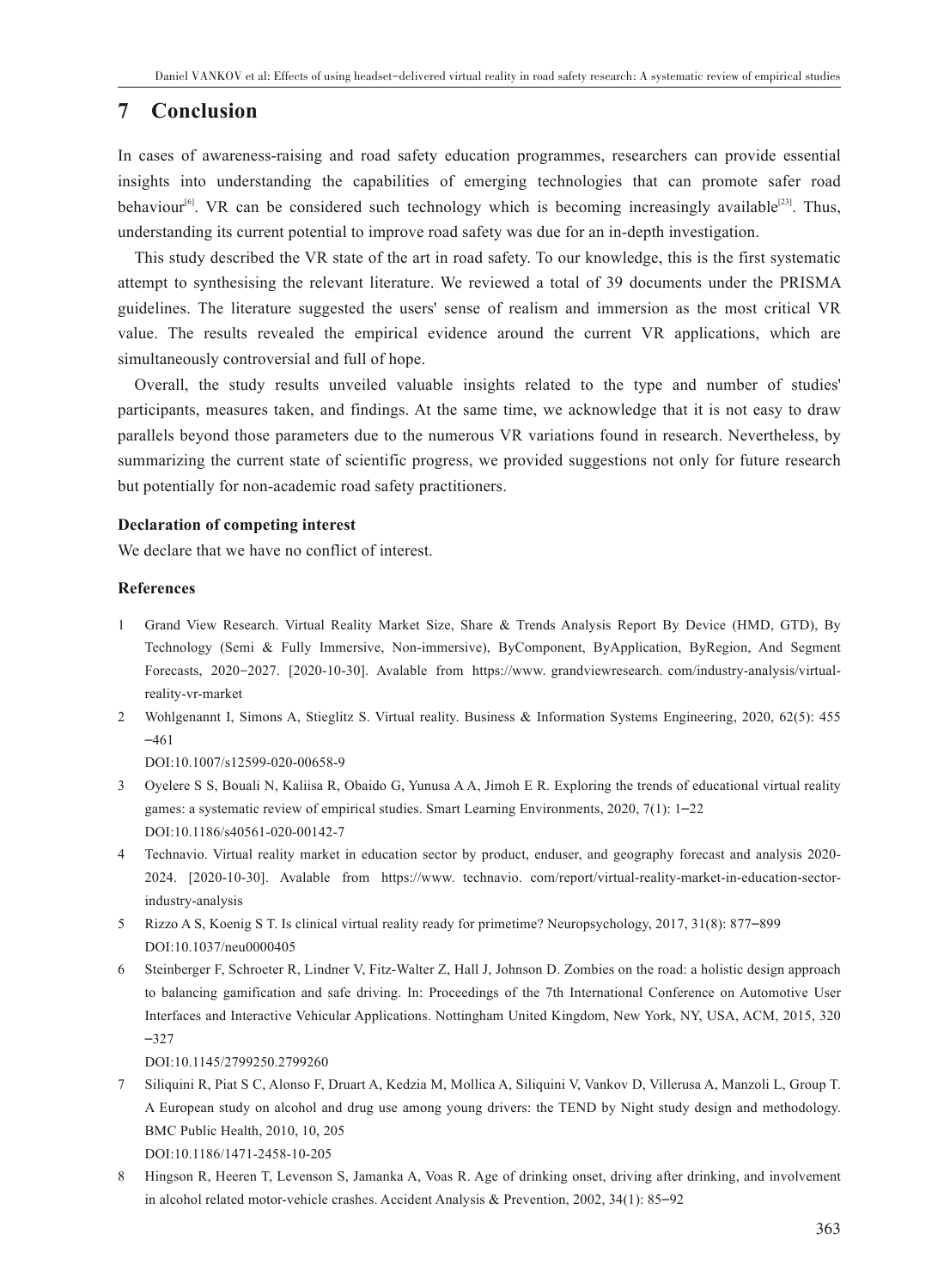DOI:10.1016/s0001-4575(01)00002-1

- 9 Brookhuis K A, Waard D, Samyn N. Effects of MDMA (ecstasy), and multiple drugs use on (simulated) driving performance and traffic safety. Psychopharmacology, 2004, 173(3/4): 440–445 DOI:10.1007/s00213-003-1714-5
- 10 Brookhuis K A, de Waard D, Steyvers F J J M, Bijsterveld H. Let them experience a ride under the influence of alcohol: A successful intervention program? Accident Analysis & Prevention, 2011, 43(3): 906–910 DOI:10.1016/j.aap.2010.11.013
- 11 China Academy of Information and Communications Technology. Virtual reality/augmented reality white paper. 2017. Avalable from https://www-file.huawei.com/-/media/corporate/pdf/ilab/vr-ar-en.pdf
- 12 Vankov D, Schroeter R, Twisk D. Can't simply roll it out: Evaluating a real-world virtual reality intervention to reduce driving under the influence. PLoS One, 2021, 16(4): e0250273 DOI:10.1371/journal.pone.0250273
- 13 Mulrow C. Systematic reviews: rationale for systematic reviews. BMJ, 1994, 309(6954): 597–599 DOI: 10.1136/bmj.309.6954.597
- 14 Fineout-Overholt E, Melnyk B M, Stillwell S B, Williamson K M. Evidence-based practice step by step: Critical appraisal of the evidence: part I. The American Journal of Nursing, 2010, 110(7): 47–52 DOI:10.1097/01.naj.0000383935.22721.9c
- 15 Liberati A, Altman D G, Tetzlaff J, Mulrow C, Gøtzsche P C, Ioannidis J P A, Clarke M, Devereaux P J, Kleijnen J, Moher D. The PRISMA statement for reporting systematic reviews and meta-analyses of studies that evaluate health care interventions: explanation and elaboration. PLoS Medicine, 2009, 6(7): e1000100 DOI:10.1371/journal.pmed.1000100
- 16 Norfleet D, Wagner J, Alexander K, Pidgeon P. Automotive driving simulators: research, education, and entertainment. SAE International Journal of Passenger Cars-Electronic and Electrical Systems, 2009, 2(1): 186–193 DOI:10.4271/2009-01-0533
- 17 De Winter J, van Leeuwen PM, Happee R. Advantages and disadvantages of driving simulators: A discussion. In: Proceedings of Measuring Behavior, 2012
- 18 Murano T, Yonekawa T, Aga M, Nagiri S. Development of high-performance driving simulator. SAE International Journal of Passenger Cars-Mechanical Systems, 2009, 2(1): 661–669 DOI:10.4271/2009-01-0450
- 19 Steinberger F, Proppe P, Schroeter R, Alt F. CoastMaster: an ambient speedometer to gamify safe driving. In: Proceedings of the 8th International Conference on Automotive User Interfaces and Interactive Vehicular Applications. Ann Arbor MI USA, New York, NY, USA, ACM, 2016, 83–90 DOI:10.1145/3003715.3005412
- 20 Rahman R, Qiao F, Li Q, Yu L. Developing a smartphone based warning system application to enhance the safety at work zones. TranLIVE. University of Idaho, 2016. Avalable from https://rosap. ntl. bts. gov/view/dot/32557/dot\_ 32557\_DS1.pdf
- 21 Hu X P, Deng J Q, Zhao J D, Hu W Y, Ngai E C H, Wang R F, Shen J, Liang M, Li X T, Leung V C M, Kwok Y K. SAfeDJ. ACM Transactions on Multimedia Computing, Communications, and Applications, 2015, 12(1s): 1–24 DOI:10.1145/2808201
- 22 Oviedo-Trespalacios O, Haque M M, King M, Washington S. Understanding the impacts of mobile phone distraction on driving performance: a systematic review. Transportation Research Part C: Emerging Technologies, 2016, 72: 360–380 DOI:10.1016/j.trc.2016.10.006
- 23 Lang Y N, Wei L, Xu F, Zhao Y B, Yu L F. Synthesizing personalized training programs for improving driving habits via virtual reality. 2018 IEEE Conference on Virtual Reality and 3D User Interfaces (VR), 2018, 297–304 DOI:10.1109/vr.2018.8448290
- 24 Vankov D, Kaufmann C. IMPACT—Traffic safety campaigns for young people. Transactions on Transport Sciences, 2017, 8(1): 11–23 DOI:10.5507/tots.2017.003
- 25 Morina N, Ijntema H, Meyerbröker K, Emmelkamp P M G. Can virtual reality exposure therapy gains be generalized to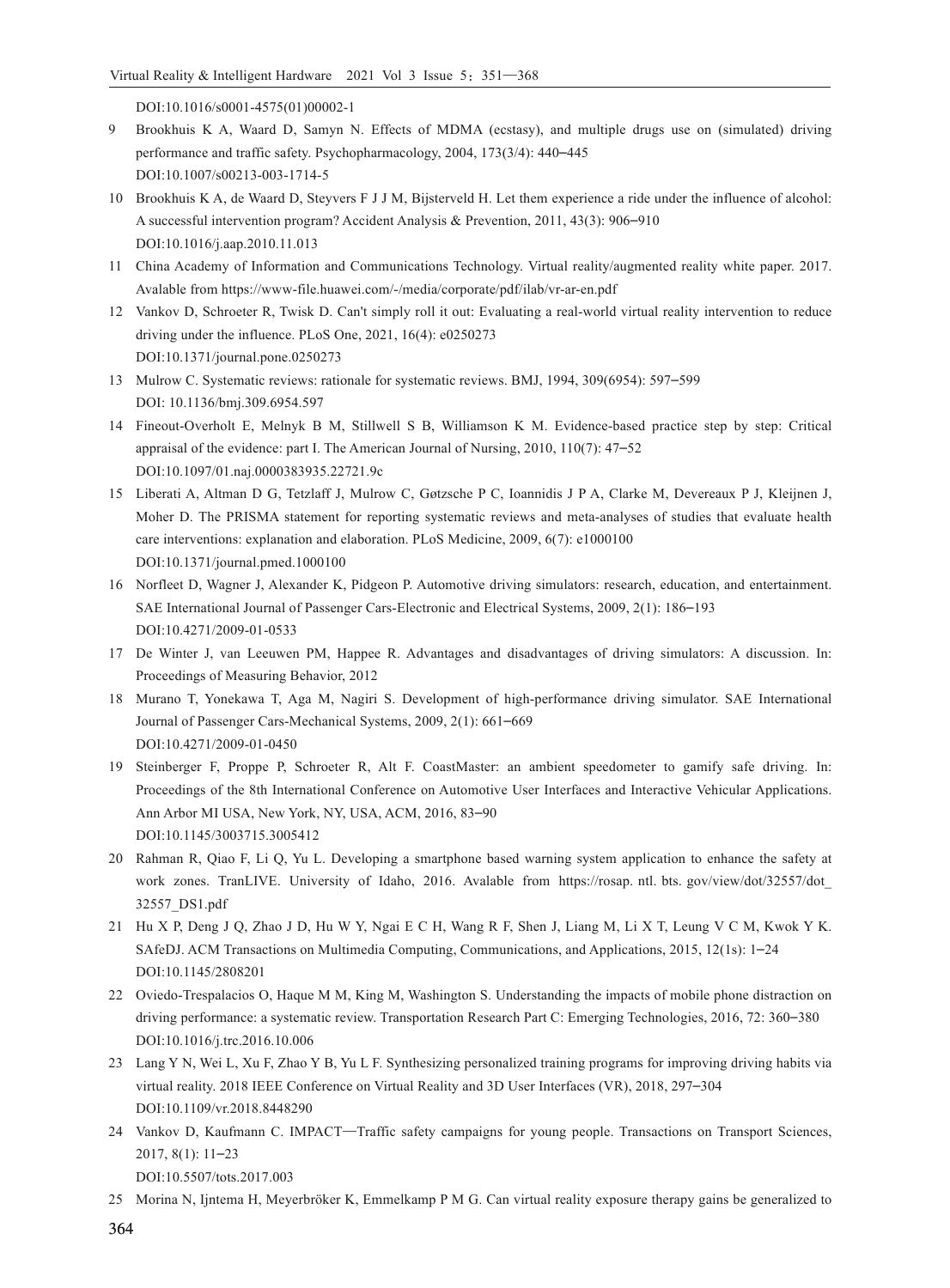real-life? A meta-analysis of studies applying behavioral assessments. Behaviour Research and Therapy, 2015, 74: 18–24 DOI:10.1016/j.brat.2015.08.010

26 Garner T A. Reality check. In: Echoes of Other Worlds: Sound in Virtual Reality. Springer International Publishing, 2017, 213–254

DOI:10.1007/978-3-319-65708-0\_7

- 27 Ingram K M, Espelage D L, Merrin G J, Valido A, Heinhorst J, Joyce M. Evaluation of a virtual reality enhanced bullying prevention curriculum pilot trial. Journal of Adolescence, 2019, 71: 72–83 DOI:10.1016/j.adolescence.2018.12.006
- 28 van Loon A, Bailenson J, Zaki J, Bostick J, Willer R. Virtual reality perspective-taking increases cognitive empathy for specific others. PLoS One, 2018, 13(8): e0202442 DOI:10.1371/journal.pone.0202442
- 29 Theng Y L, Lee J W, Patinadan P V, Foo S S. The use of videogames, gamification, and virtual environments in the selfmanagement of diabetes: a systematic review of evidence. Games for Health Journal, 2015, 4(5): 352–361 DOI:10.1089/g4h.2014.0114
- 30 Ahn S J, Bailenson J N, Park D. Short- and long-term effects of embodied experiences in immersive virtual environments on environmental locus of control and behavior. Computers in Human Behavior, 2014, 39: 235–245 DOI:10.1016/j.chb.2014.07.025
- 31 Schwebel D C, McClure L A, Porter B E. Experiential exposure to texting and walking in virtual reality: a randomized trial to reduce distracted pedestrian behavior. Accident Analysis & Prevention, 2017, 102: 116–122 DOI:10.1016/j.aap.2017.02.026
- 32 Oviedo-Trespalacios O, Truelove V, Watson B, Hinton J A. The impact of road advertising signs on driver behaviour and implications for road safety: a critical systematic review. Transportation Research Part A: Policy and Practice, 2019, 122: 85–98

DOI:10.1016/j.tra.2019.01.012

- 33 Shekari Soleimanloo S. Effects of light and caffeine on human sleepiness and alertness: A simulated driving experiment. 2016. Avalable from https://eprints.qut.edu.au/95888/
- 34 Staton C, Vissoci J, Gong E Y, Toomey N, Hocker M. Road traffic injury prevention initiatives: a systematic review and metasummary of effectiveness in low and middle income countries. PLoS One, 2016, 11(1): e0144971 DOI:10.1371/journal.pone.0144971
- 35 Ropelato S, Zünd F, Magnenat S, Menozzi M, Sumner R. Adaptive tutoring on a virtual reality driving simulator. International SERIES on Information Systems and Management in Creative EMedia (CreMedia) , 2017(2), 12–17 DOI: 10.3929/ethz-b-000195951
- 36 Gaibler F, Faber S, Edenhofer S, von Mammen S. Drink & drive: a serious but fun game on alcohol-induced impairments in road traffic. In: 2015 7th International Conference on Games and Virtual Worlds for Serious Applications (VS-Games). Skovde, Sweden, IEEE, 2015, 1–5 DOI:10.1109/vs-games.2015.7295771
- 37 Fuest T, Schmidt E, Bengler K. Comparison of methods to evaluate the influence of an automated vehicle's driving behavior on pedestrians: wizard of oz, virtual reality, and video. Information, 2020, 11(6): 291 DOI:10.3390/info11060291
- 38 Deb S, Carruth D W, Hudson C R. How communicating features can help pedestrian safety in the presence of selfdriving vehicles: virtual reality experiment. IEEE Transactions on Human-Machine Systems, 2020, 50(2): 176–186 DOI:10.1109/thms.2019.2960517
- 39 Faulhaber A K, Dittmer A, Blind F, Wächter M A, Timm S, Sütfeld L R, Stephan A, Pipa G, König P. Human decisions in moral dilemmas are largely described by utilitarianism: virtual car driving study provides guidelines for autonomous driving vehicles. Science and Engineering Ethics, 2019, 25(2): 399–418 DOI:10.1007/s11948-018-0020-x
- 40 Helgath J, Braun P, Pritschet A, Schubert M, Böhm P, Isemann D. Investigating the effect of different autonomy levels on user acceptance and user experience in self-driving cars with a VR driving simulator. Design, User Experience, and Usability: Users, Contexts and Case Studies, 2018: 247–256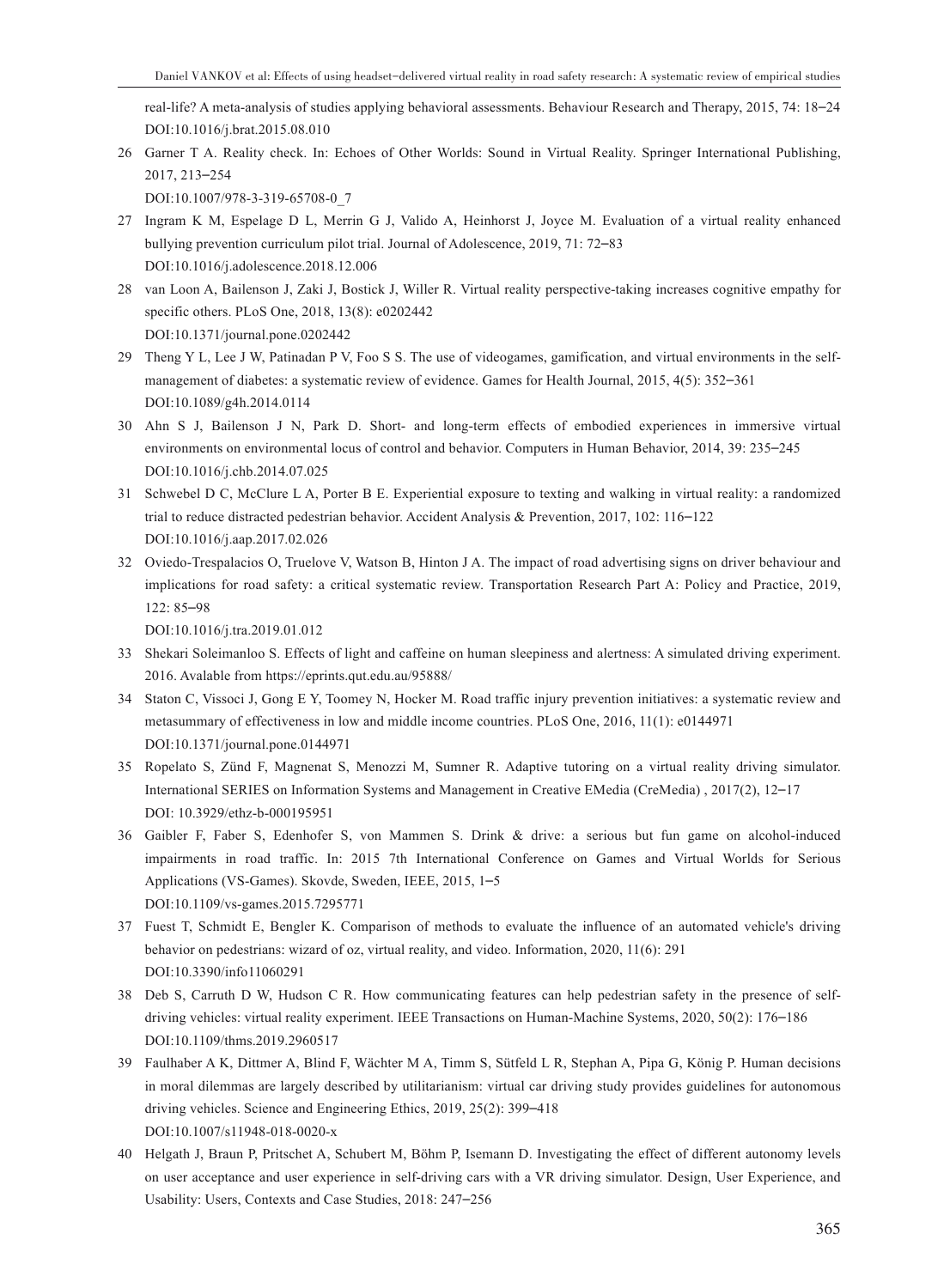DOI:10.1007/978-3-319-91806-8\_19

41 Ferrier-Barbut E, Vaufreydaz D, David J A, Lussereau J, Spalanzani A. Personal space of autonomous car's passengers sitting in the driver's seat. In: 2018 IEEE Intelligent Vehicles Symposium (IV). Changshu, China, IEEE, 2018, 2022– 2029

DOI:10.1109/ivs.2018.8500648

- 42 Rangelova S, Decker D, Eckel M, Andre E. Simulation sickness evaluation while using a fully autonomous car in a head mounted display virtual environment. In: Virtual, Augmented and Mixed Reality: Interaction, Navigation, Visualization, Embodiment, and Simulation. Cham: Springer International Publishing, 2018, 155–167 DOI:10.1007/978-3-319-91581-4\_12
- 43 Leon René S, Ehinger BV, König P, Pipa G. How does the method change what we measure? Comparing virtual reality and text-based surveys for the assessment of moral decisions in traffic dilemmas. PLoS ONE, 14(10): e0223108 DOI: 10.1371/journal.pone.0223108
- 44 Sütfeld L R, Gast R, König P, Pipa G. Using virtual reality to assess ethical decisions in road traffic scenarios: applicability of value-of-life-based models and influences of time pressure. Frontiers in Behavioral Neuroscience, 2017, 11: 122

DOI:10.3389/fnbeh.2017.00122

45 Sakhare A R, Yang V, Stradford J, Tsang I, Ravichandran R, Pa J. Cycling and spatial navigation in an enriched, immersive 3D virtual park environment: a feasibility study in younger and older adults. Frontiers in Aging Neuroscience, 2019, 11: 218

DOI:10.3389/fnagi.2019.00218

- 46 Wang W, Singh K P, Chu Y T M, Huber A. Educating bicycle safety and fostering empathy for cyclists with an affordable and game-based VR app. In: Proceedings of the 18th International Conference on Human-Computer Interaction with Mobile Devices and Services Adjunct. Florence, Italy, ACM, 2016, 883–890 DOI:10.1145/2957265.2961846
- 47 Deb S, Carruth D W, Sween R, Strawderman L, Garrison T M. Efficacy of virtual reality in pedestrian safety research. Applied Ergonomics, 2017, 65: 449–460 DOI:10.1016/j.apergo.2017.03.007
- 48 Walch M, Frommel J, Rogers K, Schüssel F, Hock P, Dobbelstein D, Weber M. Evaluating VR driving simulation from a player experience perspective. In: Proceedings of the 2017 CHI Conference Extended Abstracts on Human Factors in Computing Systems. Denver Colorado, USA, ACM, 2017, 2982–2989 DOI:10.1145/3027063.3053202
- 49 Cao S, Nandakumar K, Babu R, Thompson B. Game play in virtual reality driving simulation involving head-mounted display and comparison to desktop display. Virtual Reality, 2020, 24(3): 503–513 DOI:10.1007/s10055-019-00412-x
- 50 Mortimer M, Eugene A, Thomson S, Seyedmahmoudian M, Horan B. Hector-VR®: a mixed-reality driving simulator for older drivers. In: 2019 14th Annual Conference System of Systems Engineering (SoSE). Anchorage, AK, USA, IEEE, 2019, 200–205

DOI:10.1109/sysose.2019.8753836

- 51 Xuan T J, Albert Q. The study about using VR with smart phones for road safety awareness and timing. In: Proceedings of the 5th International ACM In-Cooperation HCI and UX Conference on CHIuXiD'19. Jakarta, Surabaya, Bali, Indone‐ sia, ACM, 2019, 142–146 DOI:10.1145/3328243.3328261
- 52 Gąsiorek K, Odachowska E, Matysiak A, Pędzierska M. Virtual reality technologies in the training of professional drivers. comparison of the 2D and 3D simulation application. In: Advances in Intelligent Systems and Computing. Cham: Springer International Publishing, 2019, 133–142 DOI:10.1007/978-3-030-27687-4\_14
- 53 Agrawal R, Knodler M, Fisher D L, Samuel S. Advanced virtual reality based training to improve young drivers′ latent hazard anticipation ability. Proceedings of the Human Factors and Ergonomics Society Annual Meeting, 2017, 61(1): 1995–1999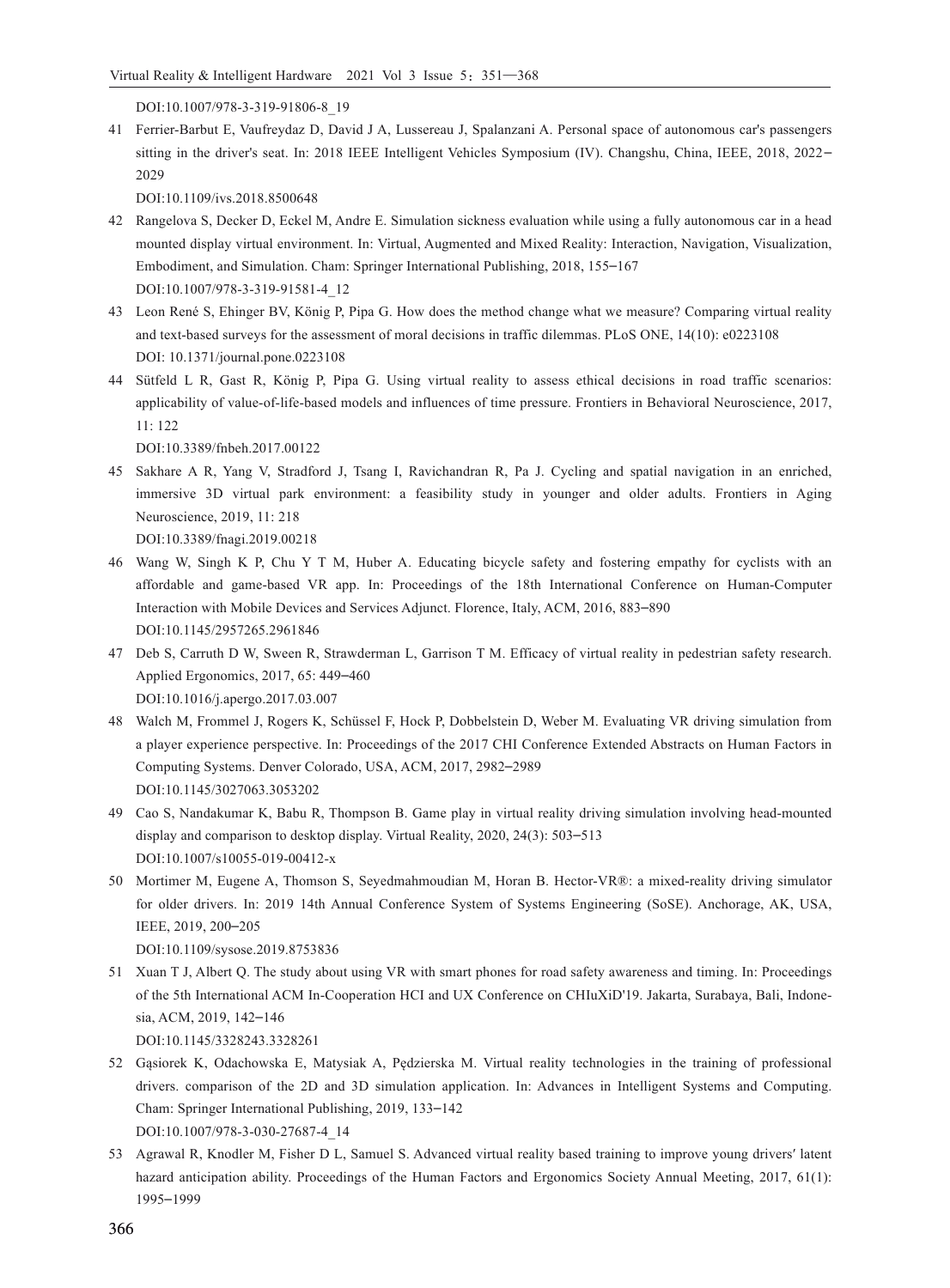DOI:10.1177/1541931213601994

54 Agrawal R, Knodler M, Fisher D L, Samuel S. Virtual reality headset training: can it be used to improve young drivers′ latent hazard anticipation and mitigation skills. Transportation Research Record: Journal of the Transportation Research Board, 2018, 2672(33): 20–30

DOI:10.1177/0361198118758311

- 55 Bogacz M, Hess S, Calastri C, Choudhury C F, Erath A, van Eggermond M A B, Mushtaq F, Nazemi M, Awais M. Comparison of cycling behavior between keyboard-controlled and instrumented bicycle experiments in virtual reality. Transportation Research Record: Journal of the Transportation Research Board, 2020, 2674(7): 244–257 DOI:10.1177/0361198120921850
- 56 Bozkir E, Geisler D, Kasneci E. Assessment of driver attention during a safety critical situation in VR to generate VR-based training. In: ACM Symposium on Applied Perception 2019. Barcelona Spain, New York, NY, USA, ACM, 2019, 1–5 DOI:10.1145/3343036.3343138
- 57 Brown B, Park D, Sheehan B, Shikoff S, Solomon J, Yang J, Kim I. Assessment of human driver safety at Dilemma Zones with automated vehicles through a virtual reality environment. In: 2018 Systems and Information Engineering Design Symposium (SIEDS). Charlottesville, VA, USA, IEEE, 2018, 185–190 DOI:10.1109/sieds.2018.8374733
- 58 Chen K B, Xu X, Lin J H, Radwin R G. Evaluation of older driver head functional range of motion using portable immersive virtual reality. Experimental Gerontology, 2015, 70: 150–156 DOI:10.1016/j.exger.2015.08.010
- 59 Cherix R, Carrino F, Piérart G, Khaled O A, Mugellini E, Wunderle D. Training pedestrian safety skills in youth with intellectual disabilities using fully immersive virtual reality—A feasibility study. In: HCI in Mobility, Transport, and Automotive Systems. Driving Behavior, Urban and Smart Mobility. Cham: Springer International Publishing, 2020, 161 –175

DOI:10.1007/978-3-030-50537-0\_13

- 60 Cutello C A, Gummerum M, Hanoch Y, Hellier E. Evaluating an intervention to reduce risky driving behaviors: taking the fear out of virtual reality. Risk Analysis, 2020 DOI:10.1111/risa.13643
- 61 Ojados Gonzalez D, Martin-Gorriz B, Ibarra Berrocal I, Macian Morales A, Adolfo Salcedo G, Miguel Hernandez B. Development and assessment of a tractor driving simulator with immersive virtual reality for training to avoid occupational hazards. Computers and Electronics in Agriculture, 2017, 143: 111–118 DOI:10.1016/j.compag.2017.10.008
- 62 González-Ortega D, Díaz-Pernas F J, Martínez-Zarzuela M, Antón-Rodríguez M. Comparative analysis of kinect-based and oculus-based gaze region estimation methods in a driving simulator. Sensors, 2020, 21(1): 1–26 DOI:10.3390/s2101002
- 63 Lieze M, Jelle V C, Benedicte D, Nico V D W, Mario M, van Dyck D. Using virtual reality to investigate physical environmental factors related to cycling in older adults: a comparison between two methodologies. Journal of Transport & Health, 2020, 19, 100921

DOI:10.1016/j.jth.2020.100921

- 64 Madigan R, Romano R. Does the use of a head mounted display increase the success of risk awareness and perception training (RAPT) for drivers? Applied Ergonomics, 2020, 85, 103076 DOI:10.1016/j.apergo.2020.103076
- 65 Mallaro S, Rahimian P, O'Neal E E, Plumert J M, Kearney J K. A comparison of head-mounted displays vs. large-screen displays for an interactive pedestrian simulator. In: Proceedings of the 23rd ACM Symposium on Virtual Reality Software and Technology. Gothenburg Sweden, New York, NY, USA, ACM, 2017, 1–4 DOI:10.1145/3139131.3139171
- 66 Morley D C, Lawrence G, Smith S. Virtual reality user experience as a deterrent for smartphone use while driving. In: Proceedings of the 9th ACM International Conference on PErvasive Technologies Related to Assistive Environments. Corfu Island Greece, New York, NY, USA, ACM, 2016, 1–3 DOI:10.1145/2910674.2910696